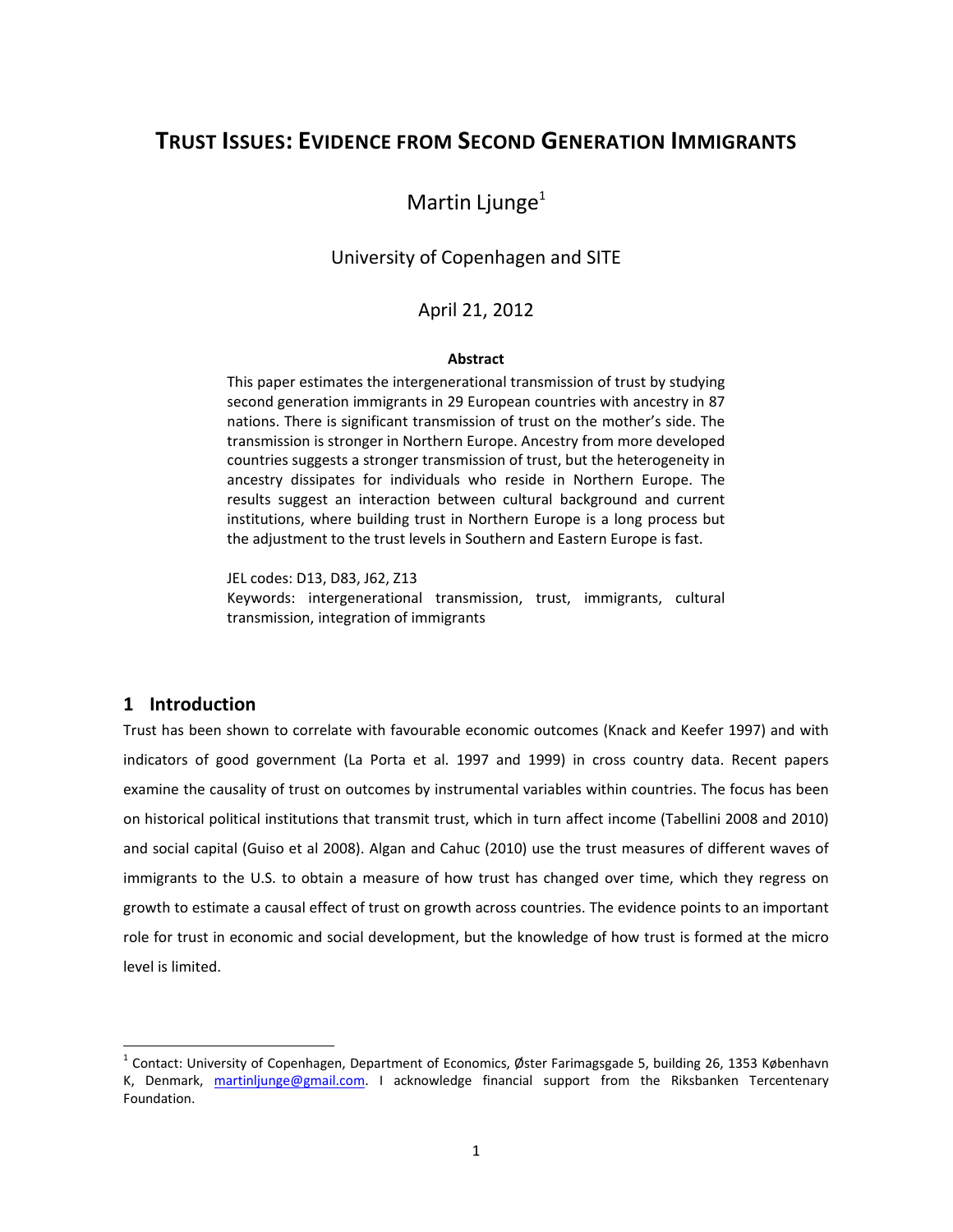Intergenerational transmission of trust in the family is examined by Dohmen, Falk, Huffman, and Sunde (2011) using a survey in Germany that samples both parents and their adult children. They find strong positive correlations between the parents' and their children's trust attitudes, which is consistent with a causal effect of parental trust on children's trust. To address potential concerns about reverse causality they apply an instrumental variables approach. However, as pointed out by the authors, the results should only be seen as suggestive of a causal effect due to a lack of good instruments.

The objective is to build on this work and provide an estimate of the intergenerational transmission of trust using a different method; a method with a stronger claim to estimating a causal effect. I study how second generation immigrants' trust are affected by the average level of trust in the parent's birth country. This approach avoids the reverse causality issue. The average level of trust in the parent's birth country is not influenced by the trust of the child, who is born in and resides in a different country.

Some evidence of intergenerational transmission of trust among immigrants is given by Guiso, Sapienza, and Zingales (2006). They regress trust on ancestry country or region fixed effects for immigrants in the US. The fixed effects would not only directly capture the cultural influence of trust from the country of ancestry but also other aspects of cultural transmission. They find that the average level of trust in 14 immigrant groups is correlated with average trust in the corresponding countries. In a regression analysis of immigrants in the U.S. Algan and Cahuc (2010) find that trust is significantly related to trust in their ancestral country. They consider immigrants from 24, primarily European, countries.<sup>2</sup>

The current literature has not considered the intergenerational transmission of trust in a broad range of countries, nor has it considered individuals from a wide set of backgrounds. I add to the literature on intergenerational transmission of trust in several ways. First, I study individuals who reside in 29 European countries, which display a rich variation in the institutional and cultural environment individuals' face. Such variation increases the validity of the results as immigrants to the U.S. could be particular and the results in that environment may not generalize. Second, I consider immigrants from 87 countries of ancestry which include not only Europe but also a wide range of countries in Africa, the Americas, and Asia. By decreasing the reliance on immigrants from one region, Europe, which could be different from individuals in other regions, my results can address if Algan and Cahuc's (2010) are general or specific to European immigrants in the U.S.

 $^2$  Tabelllini (2008) presents similar evidence on immigrants in the U.S. from 21, primarily European, countries. Also see Uslaner (2008) on immigrants in the U.S. from 9 regions.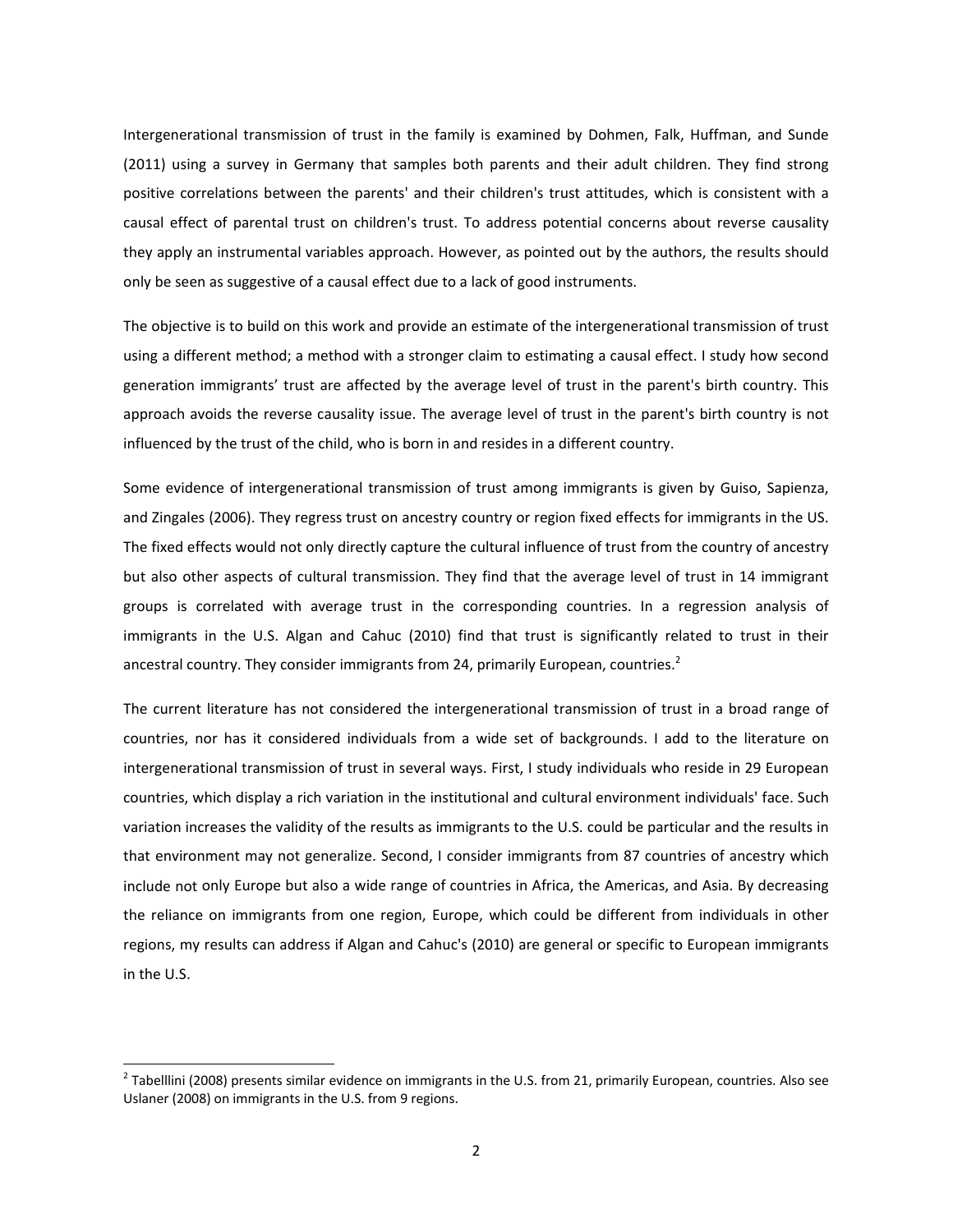Third, I examine the heterogeneity of the intergenerational transmission of trust. I study if the transmission is stronger for individuals residing in certain countries or with certain ancestral roots. I also examine if certain individual characteristics, such as being more integrated or having a highly educated mother, are associated with different influences of ancestral trust. The current literature has not addressed the heterogeneity of the intergenerational transmission. The heterogeneity estimates provide evidence on which channels are stronger and what the complementary influences are.

Fourth, I study a determinant of trust in the ancestral country. The factor I examine is language structure, in particular if pronoun drop is allowed and if there is second person pronoun differentiation (such as Tu‐Vous in French). These linguistic features may indicate different levels of respect for the individual, which in turn may affect trust.<sup>3</sup> While the regressions of second generation immigrants provide a natural experiment in itself, they take the trust level of the ancestral country as given. The objective of using language structure is to understand what drives trust in the ancestral country.<sup>4</sup> The second step is to use the part of the ancestral country trust that is shifted by the language structure and relate it to the individual trust of the second generation immigrants. This approach combines two distinct methods in the literature in a novel way.

I find evidence of significant cultural transmission of trust, which is strongest on the mother's side. There is also evidence of intriguing heterogeneity. The transmission seems much sturdier in certain contexts. The transmission is strong for individuals born and residing in Northern Europe and weaker elsewhere. There is also heterogeneity in the transmission based on ancestry. The evidence points to a stronger transmission channel for individuals with ancestry from western nations, in the full sample. However, when the analysis is restricted to individuals residing in Northern Europe the estimates indicate no difference in the transmission based on ancestry. The results point to an interaction between cultural background and current context. The results are consistent with individuals who adjust quickly to the trust levels in Southern and Eastern Europe, no matter their ancestry. Adapting to the higher trust in Northern Europe is a long process as captured by the intergenerational transmission estimates.<sup>5</sup> The evidence fits with previous findings that social capital can depreciate quickly, but it takes a long time to build.<sup>6</sup>

 $^3$  These features have been used in the literature to address different questions in cross-country analysis, see Licht et al (2007) and Tabellini (2008).<br><sup>4</sup> Similar in spirit is Durante (2010) who uses weather patterns as shifters of risk sharing institutions.<br><sup>5</sup> As an example, the share of the population in Sweden who say that most people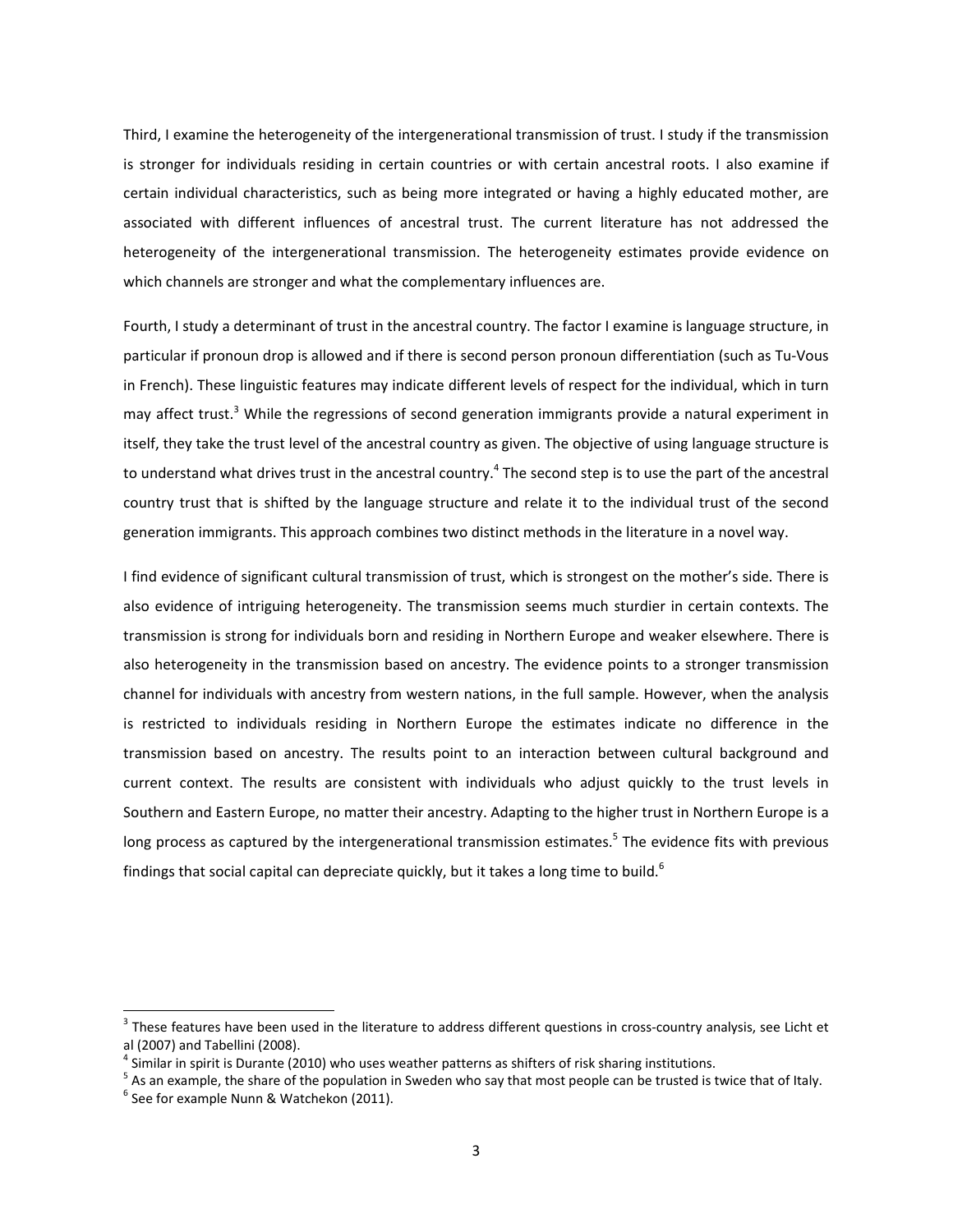The approach of regressing individual outcomes on ancestral country values, labelled the epidemiological approach in Fernandez (2010), has been used to examine a range of questions.<sup>7</sup> Studies using variants of this strategy have found strong effects of cultural traits in explaining aspects of women's labour supply and fertility (see e.g., Guinnane et al 2006; Alesina and Giuliano 2010; Fernandez 2007; Fernandez and Fogli 2006 and 2009), and youth employment and mobility (Alesina and Giuliano 2010). Most evidence has been based on immigrants to the U.S. A few recent papers use data from a broad range of European countries to study motivation behind political participation (Alesina and Giuliano, 2011) and preferences for redistribution (Luttmer and Singhal, 2011). The same data, the European Social Survey, is at the core of the analysis in this paper. Trust among first generation immigrants in Europe is examined by Dinesen (2011). He takes a different approach by using cross country variation to estimate effects of residence country institutions. I follow the approach in the economics literature and use within country variation.<sup>8</sup>

Trust is not only determined by the cultural environment but also by institutions, as discussed by Guiso et al (2006). My approach singles out the cultural component of trust and its transmission in the family. The second generation immigrant is influenced by the cultural and institutional environment where they are born and reside. In addition, he may be influenced by the socialization by the immigrant parents. The influence is restricted to the cultural part since the child is separated from the institutions of the parent's birth country. The parents influence the child through direct vertical socialization as modelled by Bisin and Verdier (2001). Since the second generation immigrant is not subjected to the institutional environment of the ancestral country he is not subject to the same horizontal cultural transmission as his parents. If there is a complementarity between direct and vertical transmission, the study of second generation immigrants may fail to detect the cultural transmission although it is there. In this sense the estimate of the direct cultural transmission is biased towards zero, and hence conservative.

The remainder of the paper proceeds as follows. Section 2 discusses the empirical specification, followed by the description of the data in section 3. The results are presented in section 4, and section 5 concludes.

## **2 Empirical Specification**

I run a number of ordinary least squares (OLS) regressions of the following form:<sup>9</sup>

 $<sup>7</sup>$  Fernandez (2010) presents a detailed discussion of the approach as well as an extensive survey of papers applying the approach.</sup>

 $8$  Dinesen (2011) uses a random effects model with very different interpretation from the fixed effect model used in this paper. Furthermore, I make weaker assumptions on the error terms. I allow for arbitrary correlations among individuals with the same ancestry where the random effects model assumes independence.  $9$  The results are robust to using the ordered logit or the ordered probit estimator.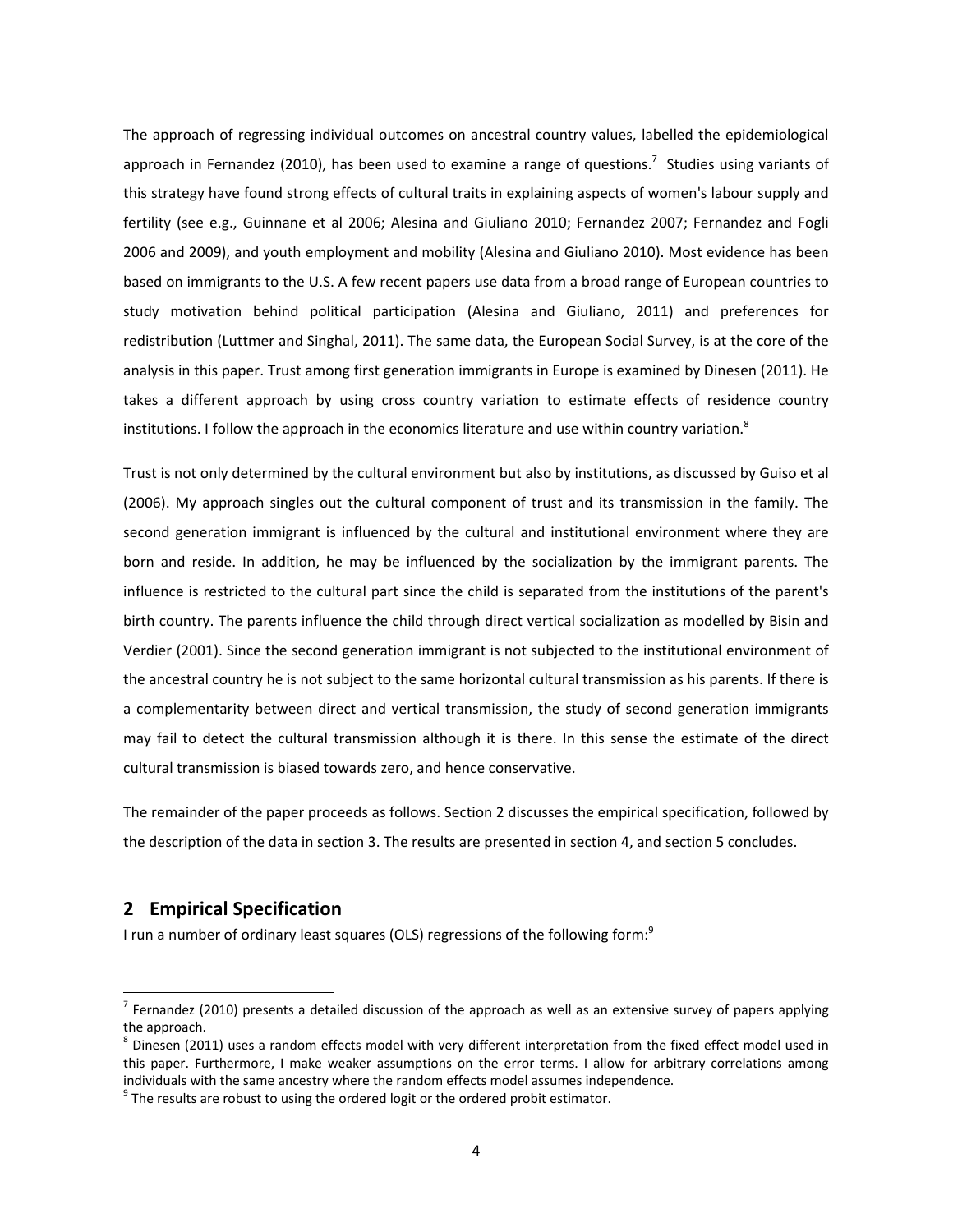#### $Trust<sub>icat</sub> = \beta_0 + \beta_1$ Mean  $Trust_a + \beta_2X_i + \gamma_{ct} + \epsilon_{icat}$  (1)

Trust<sub>icat</sub> captures the trust of individual i, born and residing in country c with a parent born in country a, and a≠c, in period t. The average level of trust is common to all individuals with a parent born in country a.  $X_i$ captures individual demographic and economic controls that may affect trust. The country of residence-byyear fixed effect  $\gamma_{ct}$  captures all the unobserved factors that may affect trust differentially across countries and time, and  $\epsilon_{\text{icat}}$  is the error term. All standard errors allow for clustering by the parent's birth country.

The advantage of this empirical model, over the analysis in for example Dohmen et al (2011), is that the parental trust measure is not endogenous to individual i's trust. A significant estimate of  $\beta_1$  would hence indicate an impact of the trait in the country of ancestry on the individual outcome and not the other way around. Reverse causality is not a concern since the trust of a child born and residing in country c can't affect the average value of trust in the parent's birth country a. Confounding factors are of course a concern so it is important to include an extensive list of individual controls in  $X_i$ , which is done. The inclusion of the country fixed effect  $y_{ct}$  means that I account for the institutional structure and all other unobserved differences which apply to all residents in country c in period t. It also means that the variation used is to compare the outcomes of second generation immigrants within each country of residence relative to the traits in their countries of ancestry.<sup>10</sup> The country fixed effect is included for each year, which controls for non‐linear trends that may differ across countries.

Moreover, the empirical approach produces a conservative estimate of  $\beta_1$ . The underlying model would be that the parent's individual trust would affect the child's trust, but I use the average of the trust in the parent's birth country as a shifter that is not influenced by the child's trust. Since there is substantial variation of parents' individual trust levels in a population the average level of the trust in the parent's birth country, the variable Mean Trust<sub>a</sub> in the analysis, is not perfectly related to the parent's individual trust. This produces an attenuation bias in the method, biasing the estimate of  $\beta_1$  toward zero. The estimate of  $\beta_1$ is hence conservative, and finding a significant effect in spite of this bias would be strong evidence that the effect is present.

#### **3 Data**

The European Social Survey (ESS) is the main data set. The survey is administered biannually, starting in year 2002, in a wide range of European countries. The survey covers a broad range of questions on social,

<sup>&</sup>lt;sup>10</sup> For example, I am comparing if individuals with high trusting Swedish ancestry born in Germany have higher trust than those born in Germany with lower trusting Italian ancestry.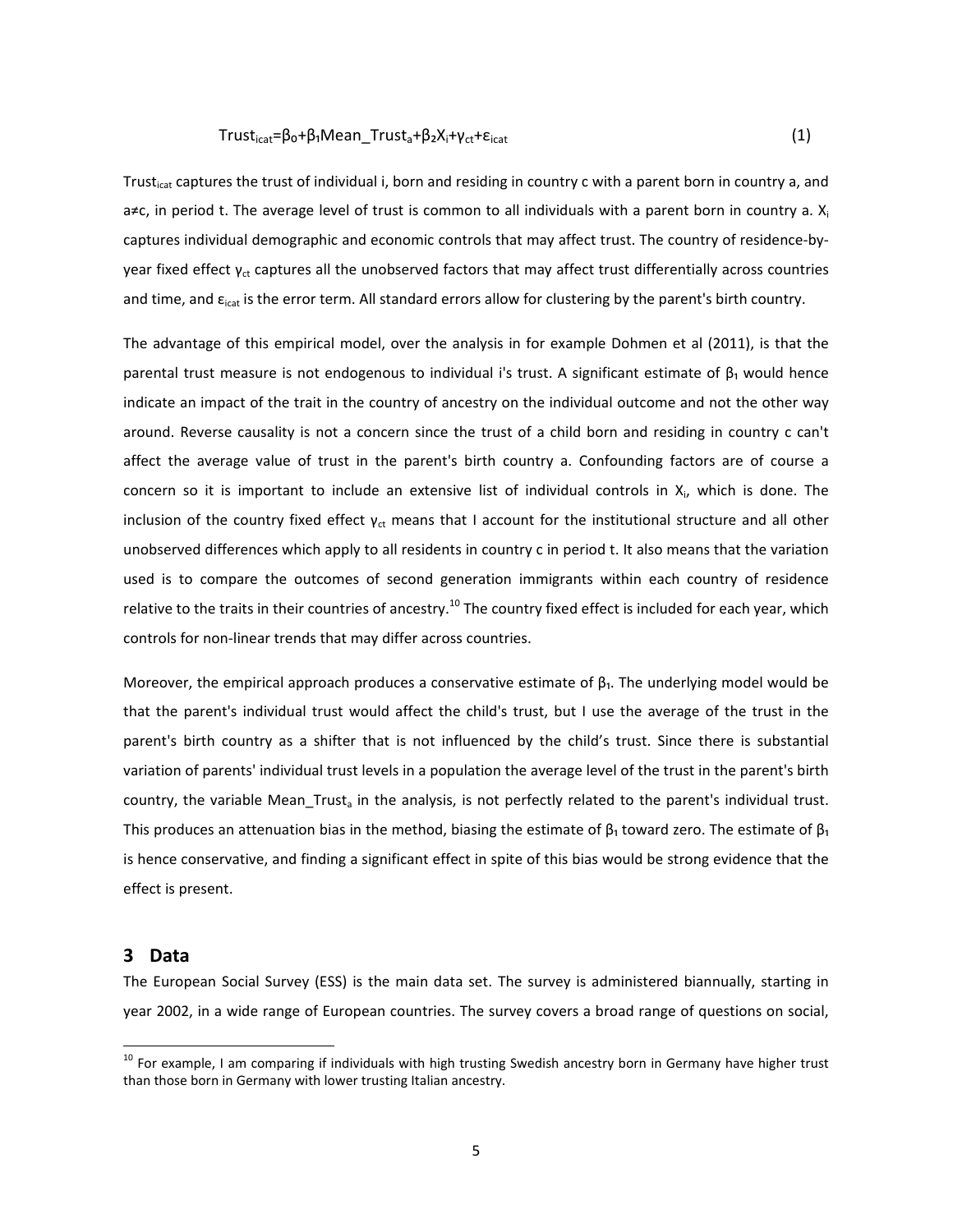political, and economic conditions, as well as demographic variables. Data from the first five rounds of the ESS are used.

One essential feature of the data is that the survey asks about the country of birth of the respondent as well as the country of birth of both parents.<sup>11</sup> This information allows me to identify second generation immigrants and which countries their parents originate from. Looking at many countries of residence for second generation immigrants, 29 countries are studied, reduces the concern that the results are driven by conditions of one particular country. Individuals with ancestry from a wide range of countries are observed, up to 87 countries across the world, that reduce the concern that the results are particular to a small number of ancestral backgrounds.

The summary statistics are presented in Table A1. The countries participating in the ESS in each round are presented in Table A2. The table also shows the regional classifications.

#### **3.1 Individual Trust**

Individual trust is measured with the following question in the ESS: "Using this card, generally speaking, would you say that most people can be trusted, or that you can't be too careful in dealing with people? Please tell me on a score of 0 to 10, where 0 means you can't be too careful and 10 means that most people can be trusted." I use the same coding of the answers as presented in the question. A higher value measures higher trust as it signals a stronger agreement with the statement that most people can be trusted.

#### **3.2 Control Variables**

The ESS includes a rich set of individual controls. Age, gender, marital status, education, employment status, income, and religious affiliation are observed. Marital status is captured by two dummies for married and never married, with widowed and divorced being the excluded category. Education is captured by one dummy for tertiary (university) degree and above, and one dummy for upper secondary as the highest attained degree. Lower education is the excluded category. One dummy captures individuals who are out of the labour force (students, not employed and not looking for work, and retired), and another dummy for unemployed who look for work. The employed is the omitted category. Income is measured by income decile, based on the country specific income distribution. I create one dummy for the bottom three deciles, Low Income, and one dummy for the middle four deciles, Middle Income. There are three dummies for the following religious denominations: Catholic, Protestant, and Orthodox. All other denominations are in the excluded category.

 $11$  This information is available from the second wave of the ESS, the first wave is hence not used in the analysis. Extensive documentation of the data is found at http://ess.nsd.uib.no/.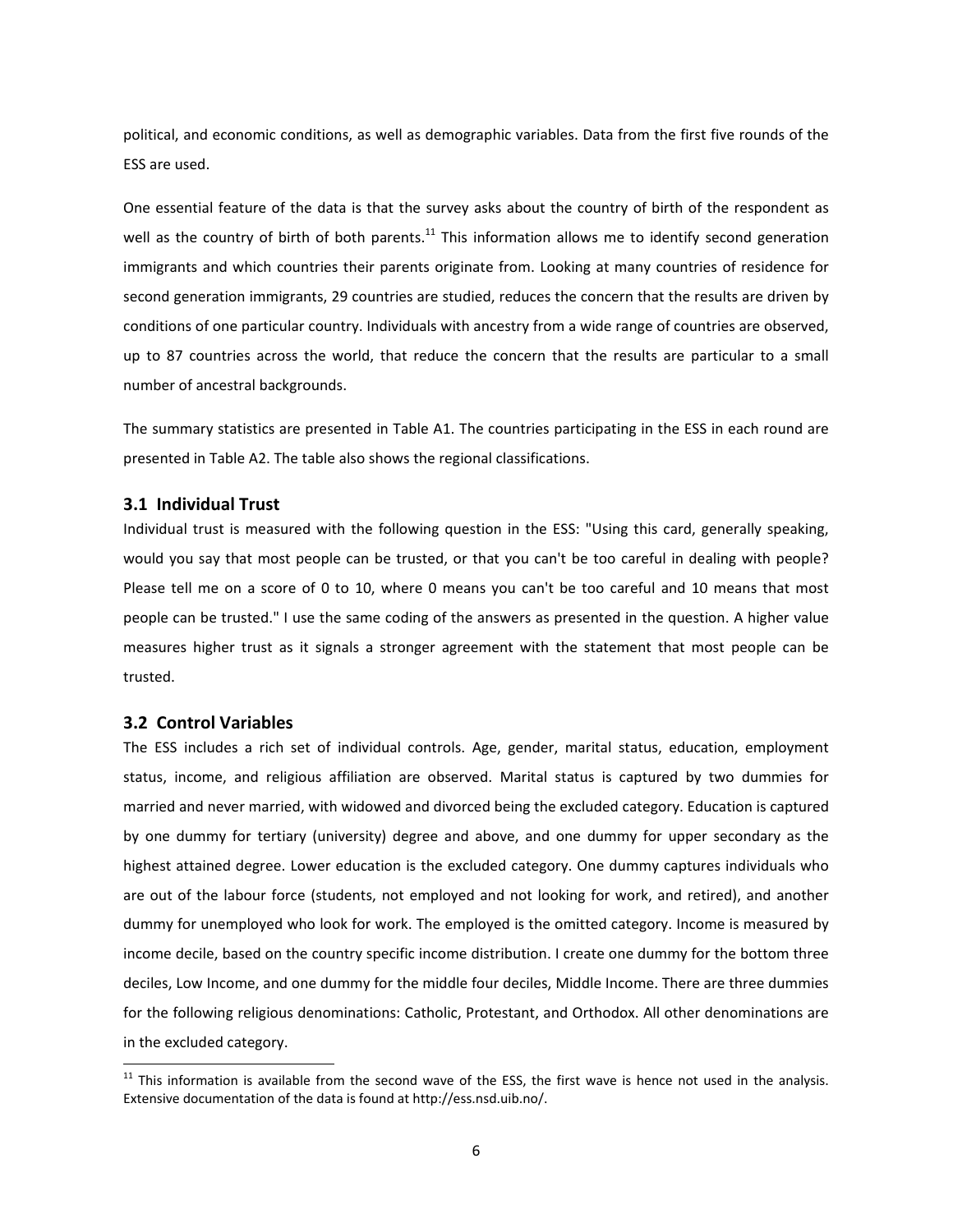In addition to the mother's and father's country of birth there are a few parental characteristics I use. There is information on the parent's highest level of education, which are captured by dummies for tertiary and upper secondary degrees as for the individual himself. There is also information on the mother's and father's employment status when the respondent was 14 years old, and a dummy captures if the mother and father was employed.

#### **3.3 Trust in the Parent's Country of Birth**

Average trust in the parent's country of birth is computed in the integrated European Values Survey and the World Values Survey (EVS/WVS). This allows me to expand the analysis of second generation immigrants beyond those with ancestry in the countries covered by the ESS. In the EVS/WVS trust is observed for 87 nations, which is three times the number of countries in the ESS. Moreover, the countries in the EVS/WVS are much more diverse and include countries from Africa, the Americas, and Asia.<sup>12</sup> The trust questions are worded similarly in the ESS and the EVS/WVS.

The question regarding trust in the EVS/WVS is "Generally speaking, would you say that most people can be trusted or that you need to be very careful in dealing with people?" The possible answers are "Most people can be trusted," which is coded as 1, and "Can´t be too careful," which is coded as 0. The average of this variable is computed for each country across the waves in which the question is asked. The average is increasing in trust, that is, the higher the fraction who answers that most people can be trusted.

## **4 Results**

I find strong evidence of cultural transmission of trust. The individual trust of second generation immigrants is influenced by the level of trust in the parent's country of birth. The effect is particularly pronounced for individuals with an immigrant mother. The transmission is stronger for individuals who are born and reside in Northern Europe.

#### **4.1 Ancestral Country Trust and Its Influence on Second Generation Immigrants**

I begin by analysing the sample with an immigrant mother. Apart from including the mean trust in the mother's country of birth I only include the most exogenous individual characteristics age and its square, and gender as controls in the first specification in Table 1. All regressions also include a full set of country of residence‐by‐year fixed effects. The point estimate on trust in the mother's country of birth is positive and strongly significant. It means that second generation immigrants with a mother from high trusting countries tend to have higher trust levels than other individuals who live in the same country. All the second

 $12$  Extensive documentation of the data is available at www.worldvaluessurvey.org.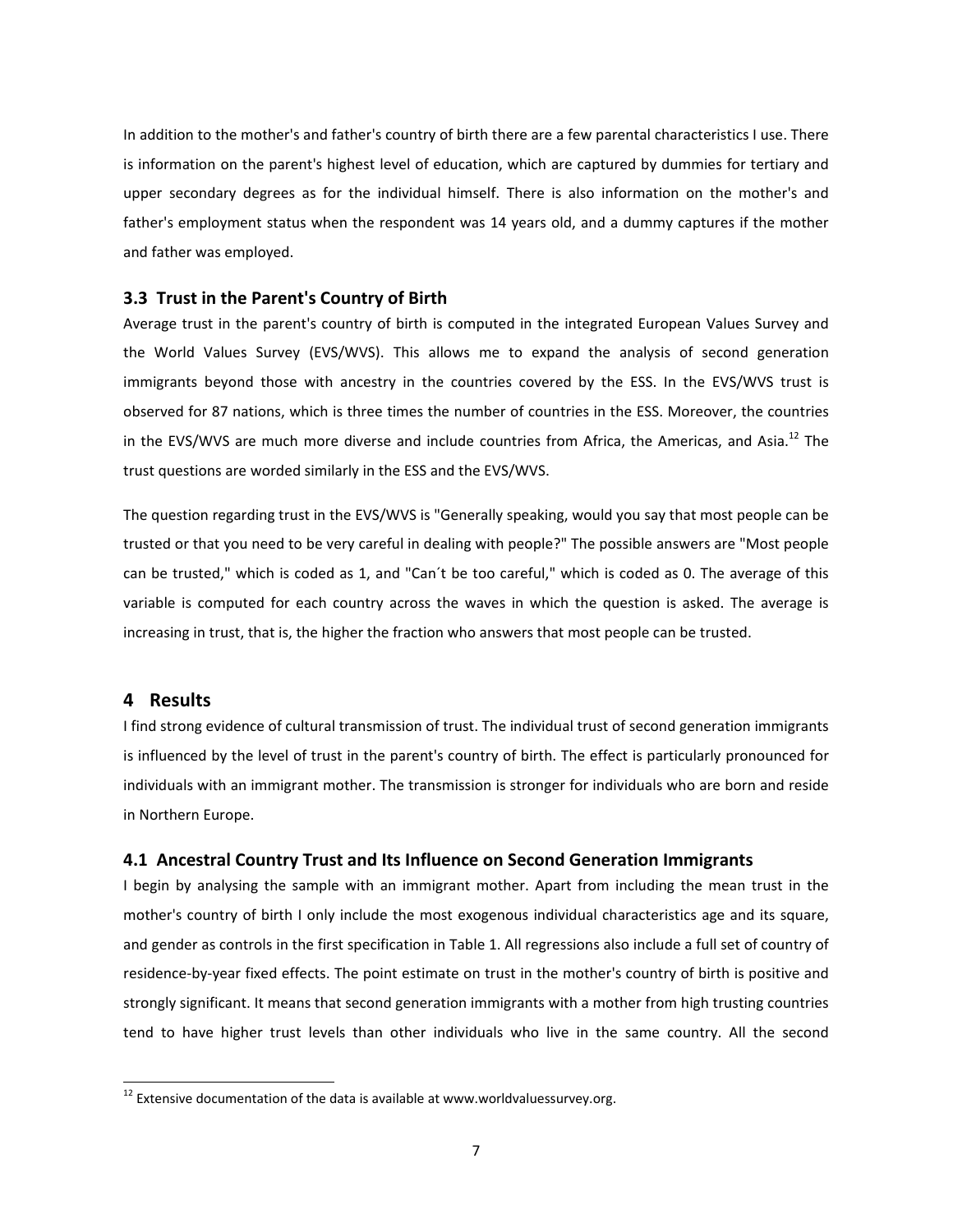generation immigrants are born and reside in the same country but those with mother's from higher trusting countries systematically express higher trust. It is possible that the individuals with different ancestry differ in other characteristics, which in turn affect trust. This is taken into account by including controls for a range of individual characteristics that the literature has shown to be important.<sup>13</sup> I control for marital status, education, employment status, income, and religion. The point estimate on trust in the mother's birth country remains strongly significant. Of the individual controls education is strongly related to higher trust as are Protestants. The influence of trust in the mother's country of birth is quantitatively significant. A one standard deviation increase in the trust of the mother's country corresponds to the individual reporting higher trust by 0.2 points, which correspond to .08 of a standard deviation of individual trust.<sup>14</sup> The magnitude corresponds to the difference in trust among those in the bottom three deciles of the income distribution compared to the top three deciles. The effect also corresponds to half the effect of having an upper secondary degree (compared to less education). The magnitudes are comparable to those for the transmission of redistributive preferences among first generation immigrants in Luttmer and Singhal (2011).

The literature has considered some additional individual controls for explaining trust. Religiosity has been examined by Berggren and Bjørnskov (2011) in a cross country analysis. Uslaner (2002) argues that optimism is an important determinant of trust, as well as attitudes towards inequality. My results are robust to including these controls but I don't report them in the baseline specification since their exogeneity is not clear.<sup>15</sup> Furthermore, some of the intergenerational transmission of trust could operate through these channels. Hence, including them as controls would shut down potentially important ways in which trust is transmitted across generations.

The analysis is repeated for the sample with an immigrant father in specifications 3 and 4 of Table 1.<sup>16</sup> The point estimate on trust in the father's birth country is positive as in the immigrant mother sample, but the estimate is not significant. This does not mean that fathers have no influence on the child's trust, in particular since the method has a built in attenuation bias, but that the transmission isn't strong enough.

All the available data is used in the results presented. There may be a concern that including ancestral countries with few second generation immigrants introduce noise into the estimation. I don't find this to be

<sup>&</sup>lt;sup>13</sup> See for example Alesina and La Ferrara (2002).<br><sup>14</sup> Individual trust is measured on a 10 point scale, while the trust in the parent's country of birth is measured on the unit interval.

 $15$  I use the degree of religiosity, happiness to capture optimism, and preferences toward redistribution to capture attitudes towards inequality.

 $16$  There is some overlap in the sample since some individuals have parents who both are immigrants.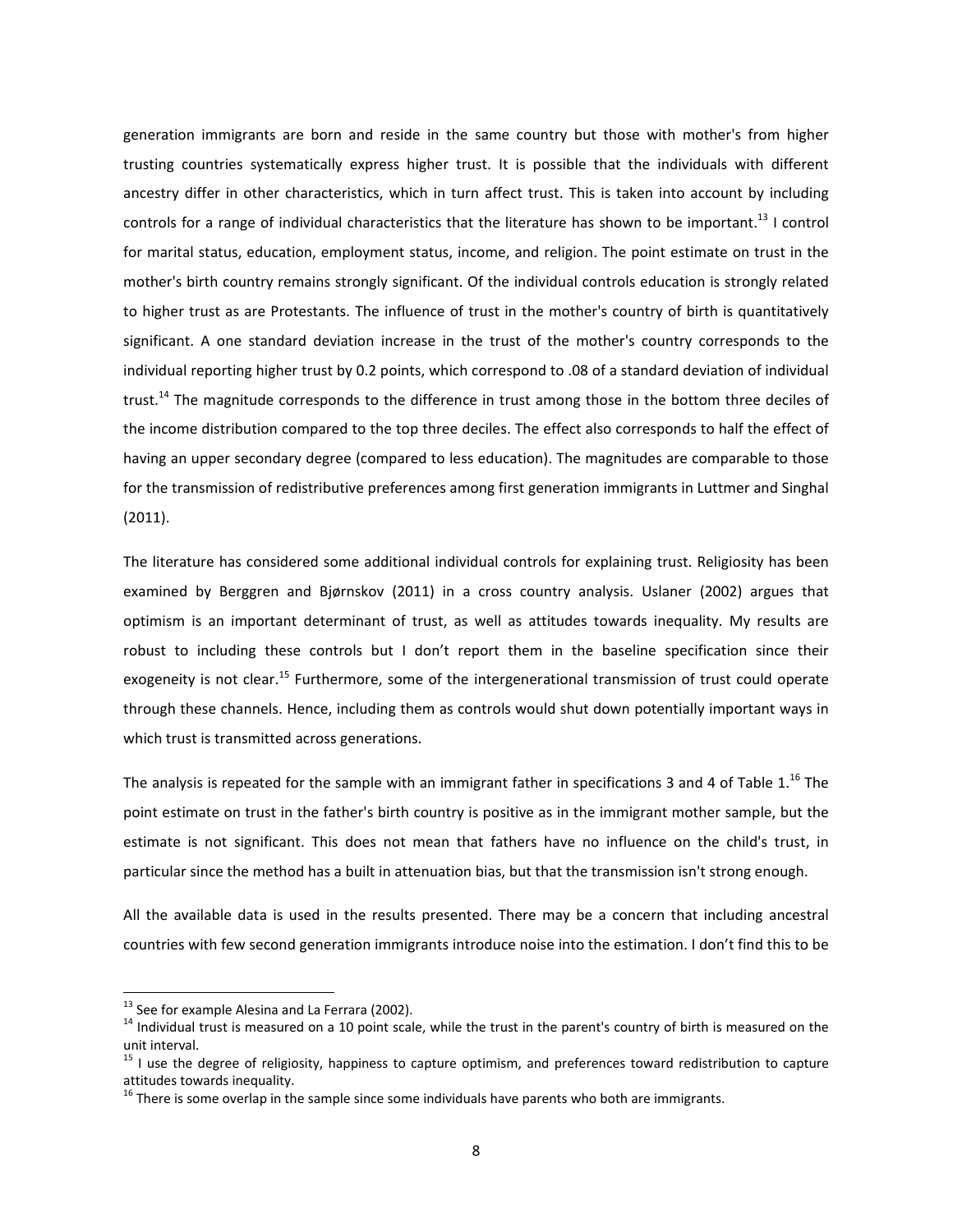the case as results are similar if I require there to be at least 15 immigrants from an ancestral country, as practiced by Algan and Cahuc  $(2010)^{17}$ 

It is possible that immigrants are overcompensating their attitudes to counteract stereotypes of the ancestral country. For example, individuals with ancestry from low trust countries could be very trusting as a response to the expectation that people with that ancestry have low trust. Such behaviour would however attenuate the estimated coefficient on trust in the ancestral country, and it could not explain the significant relationships estimated.

Selection of immigrants is not necessarily a problem for the analysis. First, the second generation immigrants have not chosen to emigrate, and being born and raised in the country of residence they are integrated in society, which attenuates such concerns. The second generation immigrants also look similar to the general population on observables and the estimates on the demographic variables are similar.<sup>18</sup> Even so, the estimates would not be affected by selection if it is uniform. For example, if only high trust individuals choose to emigrate it would not necessarily affect the estimate since only variation in differences, not levels, across ancestries is used to identify the estimates. Furthermore, if there is positive sorting so that high trust individuals move to high trust countries, and that the hypothesis of cultural transmission of trust is true, this would compress the variation in the left hand side variable and bias the estimate toward zero.

#### 4.1.1 Ancestral Country Characteristics

Table 1 addressed the concern that individual characteristics are correlated with trust in the parental birth country. Another concern may be that other characteristics of the parent's birth country are correlated with trust, which could confound the estimate. As countries with higher income tend to be more trusting I want to separate these effects. Table 2 includes the natural logarithm of the gross domestic product (gdp) per capita in the parent's birth country. The following regressions also include the extensive set of individual controls included in Table 1 (columns 2 and 4) as well as country‐by‐year fixed effects. The results for the sample with an immigrant mother are in specification 1 in Table 2. The estimate on trust in the mother's birth country remains strongly significant and similar in magnitude. The results can't be explained by the level of income in the country of ancestry. Another concern may be that political institutions correlate with trust, as more democratic countries tend to display higher trust. Specification 2 adds the polity2 variable from the Polity IV project in the mother's birth country.<sup>19</sup> The influence of trust remains,

 $17$  The results are also robust to cut-offs at 5, 10, or 25 observations per ancestral country.

<sup>&</sup>lt;sup>18</sup> For a comparison on estimates on the demographic variables see Table A4.<br><sup>19</sup> A higher value of the variable captures more democratic institutions.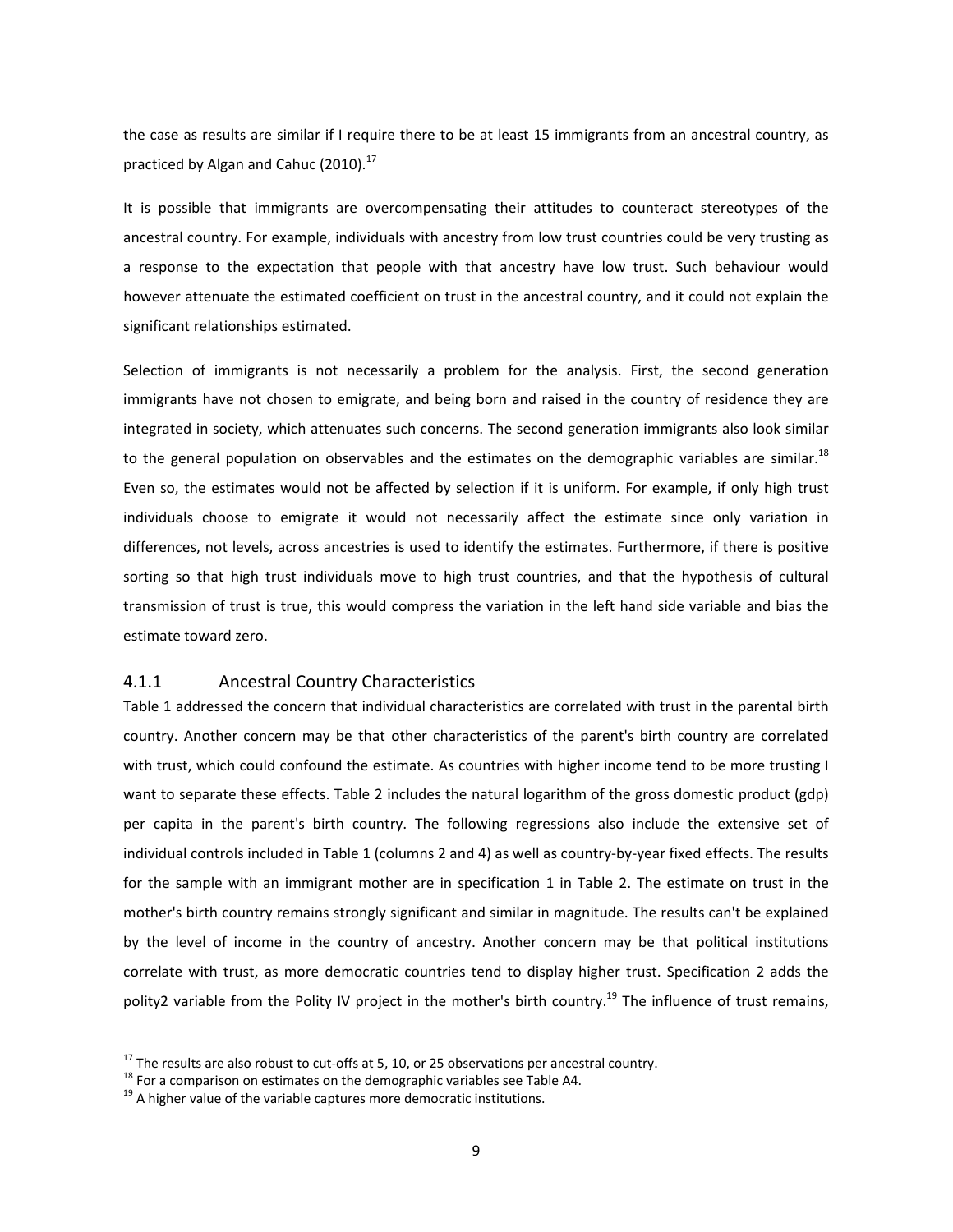and neither income nor political institutions are significant. Another measure of institutional quality is the Rule of Law index from the World Bank Development indicators.<sup>20</sup> The measure includes perceptions of the incidence of crime, the effectiveness and predictability of the judiciary, and the enforceability of contracts.<sup>21</sup> The Rule of Law in the mother's birth country is added to the specification in column (3) of Table 2. The estimate on ancestral trust remains strongly significant, while the other ancestral variables are insignificant.

Income, political institutions, and the rule of law are added to the model estimated on the sample with an immigrant father. The point estimates on mean trust are slightly larger than in the baseline but remain insignificant. The estimate on ancestral trust is the most precise in column (6) with a p-value of 0.116. Notable is the strongly significant effect of the Polity2 variable in the father's birth country. It indicates that democratic institutions help to foster trust among individuals in the second generation, who themselves are removed from those institutions.<sup>22</sup> The results indicate an interesting heterogeneity in the transmission of trust between mothers and fathers. The transmission on the mother's side is driven by the trust beliefs but on the father's side the trust transmission is driven by more democratic political institutions. This heterogeneity finding is a novel contribution to the literature.

## 4.1.2 Parental Characteristics

There may be concerns that the parents who emigrate from high trusting countries are particular compared to others. In particular, these parents may have higher education levels, which may translate into higher trust of the child.<sup>23</sup> I control for the parent's level of education (highest attained), as well as their employment when the individual was 14 years of age. The results are robust to adding these controls as seen in Table 3. The estimates of trust in the mother's birth country, although slightly smaller in magnitude, remain strongly significant. Trust in the father's country of birth remains positive but insignificant. Another result from Table 3 is that parental education has a positive impact on the child's trust conditional on all the other covariates. The result is the strongest and most robust with respect to tertiary education. The estimates are quite similar for mother's and father's education. Several specifications also indicate a positive effect of upper secondary education. Having a working father, at age 14, has a strong positive effect on the child's trust, while no such effect is estimated for mothers.

<sup>&</sup>lt;sup>20</sup> Data and documentation are available at http://www.govindicators.org.<br><sup>21</sup> For example Berggren and Jordahl (2006) find that institutional quality and property rights are associated with trust across countries.

 $^{22}$  The current political institutions are captured by the country of residence fixed effect.<br><sup>23</sup> However, I control for the individual's education level, which may capture the main effect of transmission of trust through education. Moreover, parental selection would not be a concern as long as it's common across ancestral backgrounds since only within country of residence variation is used.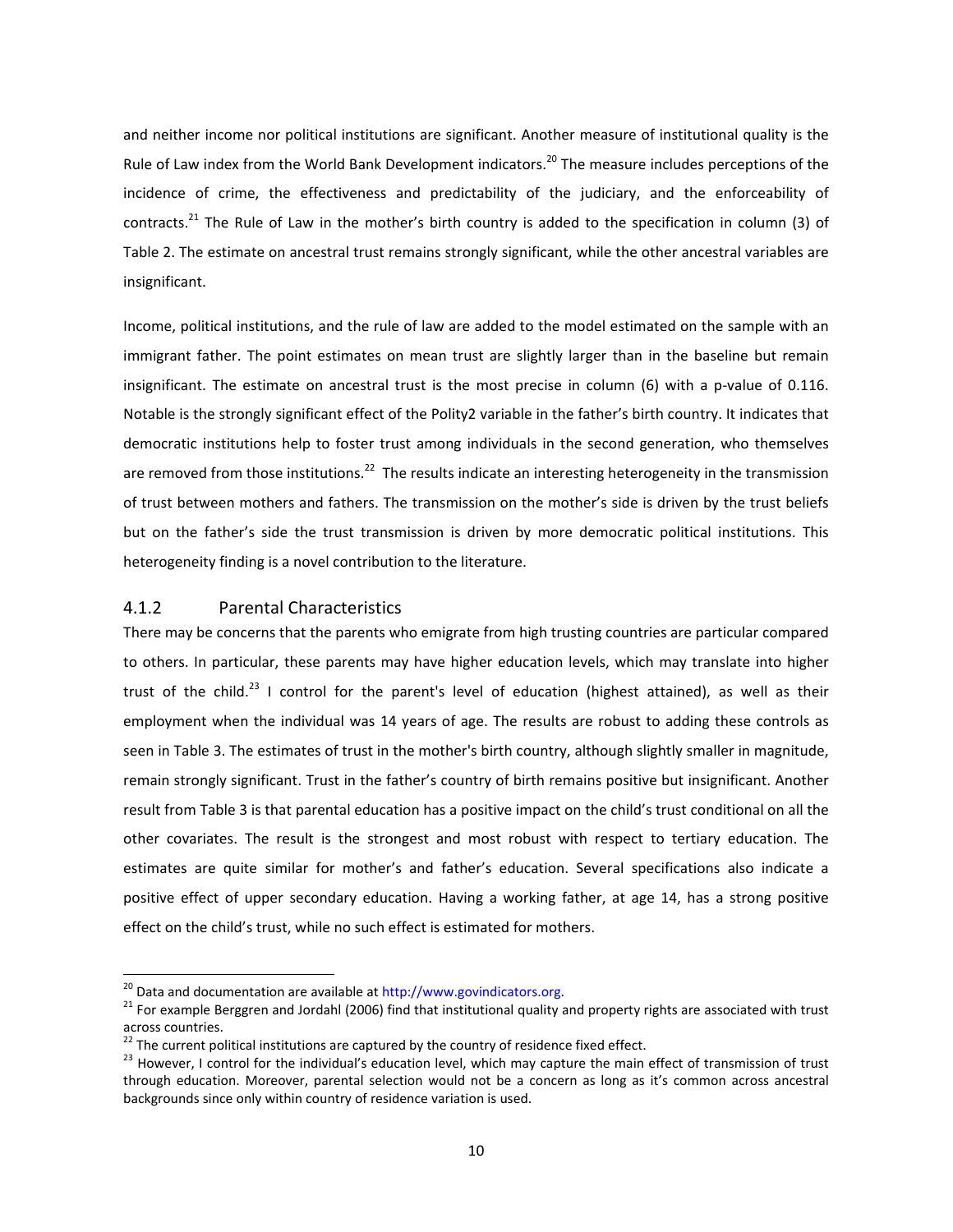#### **4.2 Heterogeneity**

I consider heterogeneity in several dimensions. First is the issue if the current context matters for the cultural transmission, where I examine the influence of country of birth and residence for the second generation immigrants. Second, I examine if the transmission is influenced by the ancestral country. Third, I examine if individual factors, like being more integrated or having a highly educated mother, affect the transmission of trust. I only present estimates for individuals with an immigrant mother in order to conserve space. Estimates with the immigrant father sample show the same pattern as for mothers but estimates are less precise.

#### 4.2.1 Current Context

Previous studies of the intergenerational transmission of trust, such as Algan and Cahuc (2010) and Dohmen et al (2010), have only studied one country (the U.S. or Germany). Luttmer and Singhal (2011) study the transmission of redistributive preferences in a range of countries but they do not examine if there is a differential effect across countries of residence.

I estimate if the cultural transmission of trust differs across environments. Does the cultural transmission for second generation immigrants with the same ancestry depend on where the child is born and reside? I find that it does. First, I distinguish between second generation immigrants in Western and Eastern Europe.<sup>24</sup> I interact the trust in the mother's country of birth with an indicator of the area of residence. The result is presented in model A in Table  $4.^{25}$  The point estimate is higher for those second generation immigrants born in Western Europe compared to the East, although the difference is not significant at conventional levels.<sup>26</sup> In model B in Table 4 I separate Western Europe into Northern and Southern Europe.<sup>27</sup> It reveals a significant difference between immigrants in Northern and Southern Europe, where the estimate for individuals in Northern Europe is positive and significant. The differences across groups are now statistically significant at conventional levels. In model C I restrict the sample to residents in Western Europe to avoid an influence from the relatively noisy Eastern Europe. The estimates in model C are very similar to model B as seen in Table 4. The difference between the North and the South remains statistically significant.

The evidence points to significant differences in the intergenerational transmission of trust. The transmission is stronger in Northern European countries, which exhibit higher trust than Southern

<sup>&</sup>lt;sup>24</sup> The divide between Western and Eastern Europe follow the cold war division. See Table A2 for details.

<sup>&</sup>lt;sup>25</sup> The regressions include the individual controls and country-by-year fixed effects as in Table 1.<br><sup>26</sup> The very large standard error for the Eastern Europe estimate reveals a lot of heterogeneity in this group.<br><sup>27</sup> N Sweden, Switzerland, and United Kingdom. See Table A2 for further details on country classifications.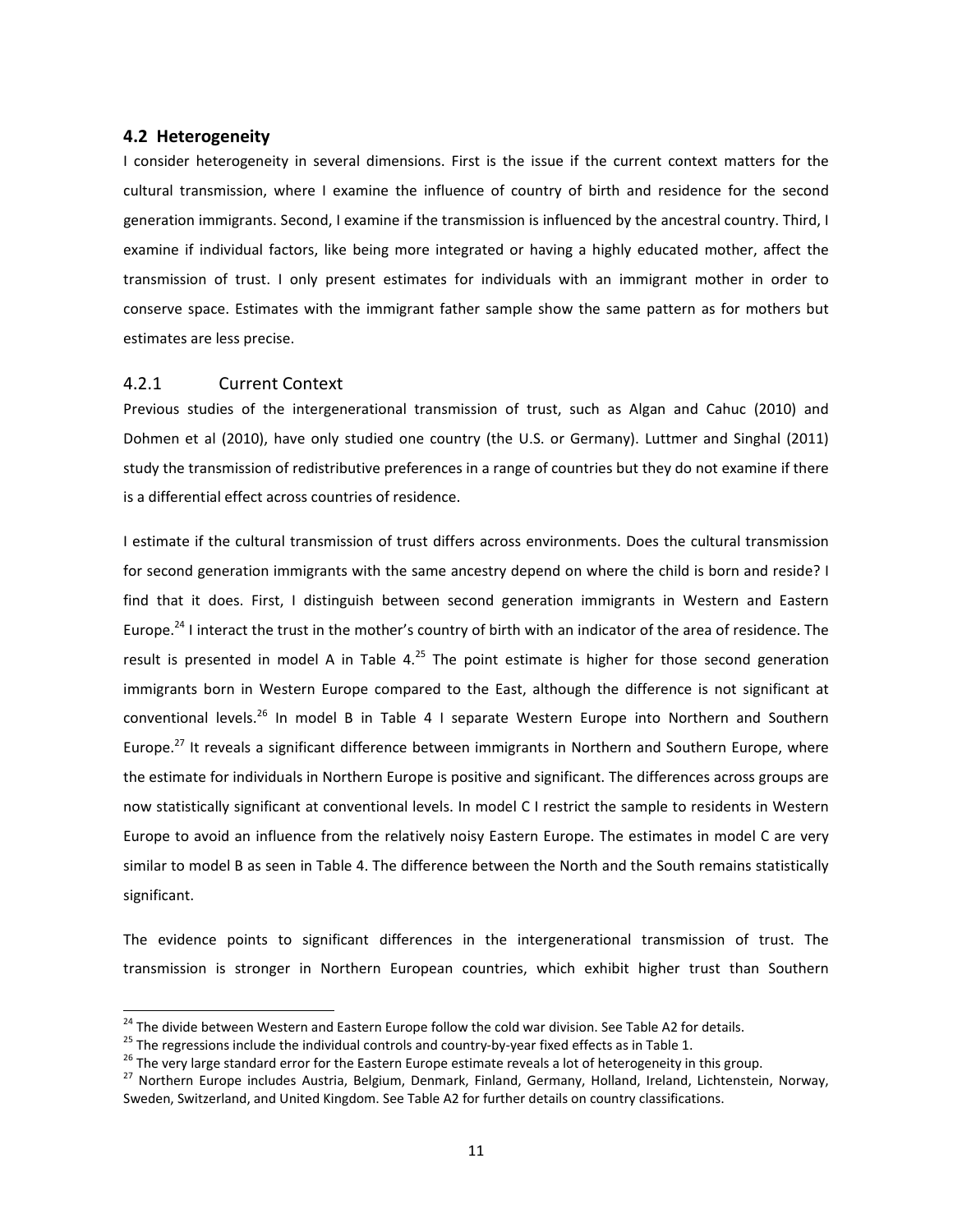European nations. The second generation immigrants in the north have not converged to the trust levels in those countries. In Southern Europe there is no significant relationship between individual and ancestral trust, consistent with an adaptation to the local equilibrium by the second generation immigrants born in this environment.

The differences in the strength of the transmission of trust across Northern and Southern Europe can be understood through a model like Butler, Giuliano, and Guiso (2011). In the model high trusting individuals choose to interact with others in society more than low trusting individuals, since high trusting individuals have a higher expected payoff given his subjective probabilities on the other party being trustworthy. When a high trusting individual interacts in a low trusting context he will soon be cheated and update his trust. Before long his trust will have dropped to a level appropriate for the low trust context he is in. Low trusting individuals rarely interact even in a high trust context. He hence has few opportunities to update his trust to the higher level that would be beneficial in the high trust environment. The increase in trust is hence slow. My evidence suggests that this process has yet to converge by the second generation.

The estimates will not necessarily be influenced by selective migration if selection is uniform across ancestral countries, as discussed earlier. If selection is positive so that relatively high trust parents migrate to high trust countries the estimate could be affected but the bias would be toward zero. The reason is that positive selection, if the hypothesis of cultural transmission is true, would tend to suppress variation in the dependent variable trust among second generation immigrants.

Note that the result should not be interpreted as a positive effect from welfare state institutions on trust for all immigrants.<sup>28</sup> The effects of such institutions are captured by the country fixed effect. Since within country variation is used the estimate tells us that immigrants from low trust countries remain systematically below the average trust level, and the distance is proportional to the trust in the ancestral country.

### 4.2.2 Ancestry

I examine if the intergenerational transmission of trust differs by ancestry. The previous literature has assumed that the transmission mechanism is the same no matter the ancestry. I find that there are significant differences across ancestry. However, these differences seem to depend on where the immigrants are residing, indicating an interaction between heterogeneity in ancestry and current context.

<sup>&</sup>lt;sup>28</sup> The relationship between welfare state institutions have been analyzed by Bergh and Bjørnskov (2010) and Kumlin and Rothstein (2005), among others.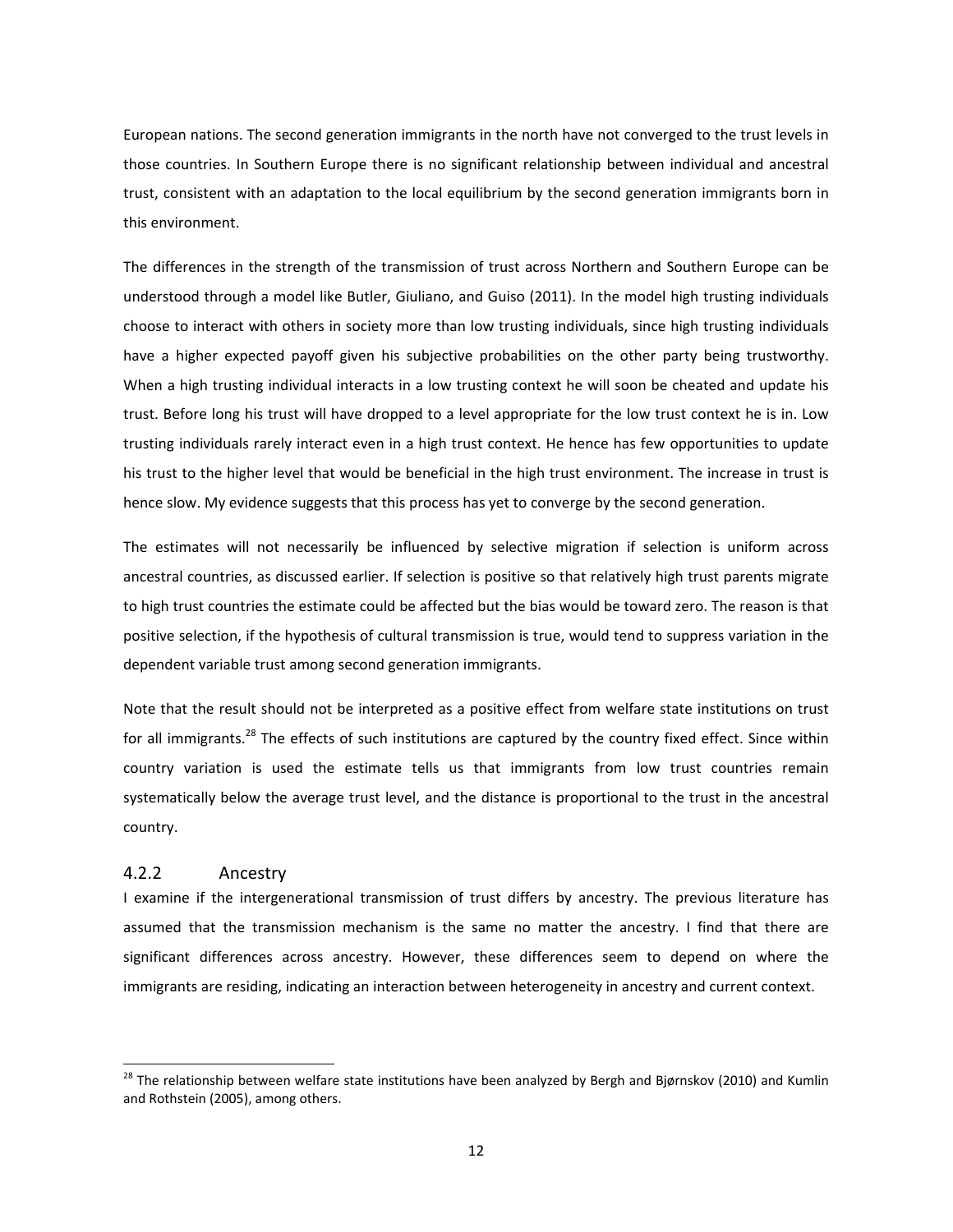First I distinguish immigrants with ancestry in richer and more developed countries from others. I separate people based on ancestry in Western Europe and compare them to those with ancestry elsewhere. I interact this dummy with the trust in the mother's country of birth. The results for the full sample are presented in model A in Table 5. The point estimate for those with Western European ancestry is larger than the estimate on those with other ancestry. The estimates are, however, not significantly different. The point estimates present suggestive evidence of a difference. In model B the sample is restricted to second generation immigrants residing in Western Europe. Both estimates are now larger in magnitude and significantly different from zero. The difference between the point estimates is smaller both in absolute and relative terms. The convergence is also reflected in the p-value for the test of equality, which is now larger. The increasing magnitude and convergence of the two estimates is further accentuated in model C where the sample is restricted to residents in Northern Europe. Table 5 suggests that there is heterogeneity in ancestry when studying a broad set of countries, but that this difference dissipates as residents in richer and more trusting societies are studied. The results are robust to cutting the interaction term by the mother being born in Europe or in the OECD.

Next I study ancestry across five continents: Europe, North America, Latin America, Africa, and Asia.<sup>29</sup> An indicator for ancestry from the continents is interacted with the trust in the mother's birth country. The estimates for the full sample are presented in model A in Table 6. The coefficients on the interaction terms with Europe and North America are positive and significant. The point estimate for Latin America is large but dwarfed by the standard error. The F‐test of equality across ancestral continents is rejected with a p‐ value of 3.6%. There is hence evidence that the intergenerational transmission differs across ancestry. In model B I restrict the sample to residents in Western Europe. All point estimates increase in magnitude, but only those from Europe and North America are significant. The F‐test does no longer reject equality of the estimated coefficients with a p-value of 20%. In model C in Table 6 only those residing in Northern Europe are included. Point estimates tend to increase further and the coefficient on Asia becomes significant, in addition to Europe and North America. The p‐value on the F‐test increases further to 31%, indicating that the estimated coefficient become more similar. The pattern of heterogeneity across ancestry across continents in Table 6 mirrors the pattern in Table 5. When studying individuals in a broad set of countries there is heterogeneity across ancestry, but as the analysis narrows in on a more homogenous institutional environment with higher trust the heterogeneity dissipates.

<sup>&</sup>lt;sup>29</sup> North America is the defined as the U.S. and Canada. Latin America includes Mexico and the countries in the Americas south thereof.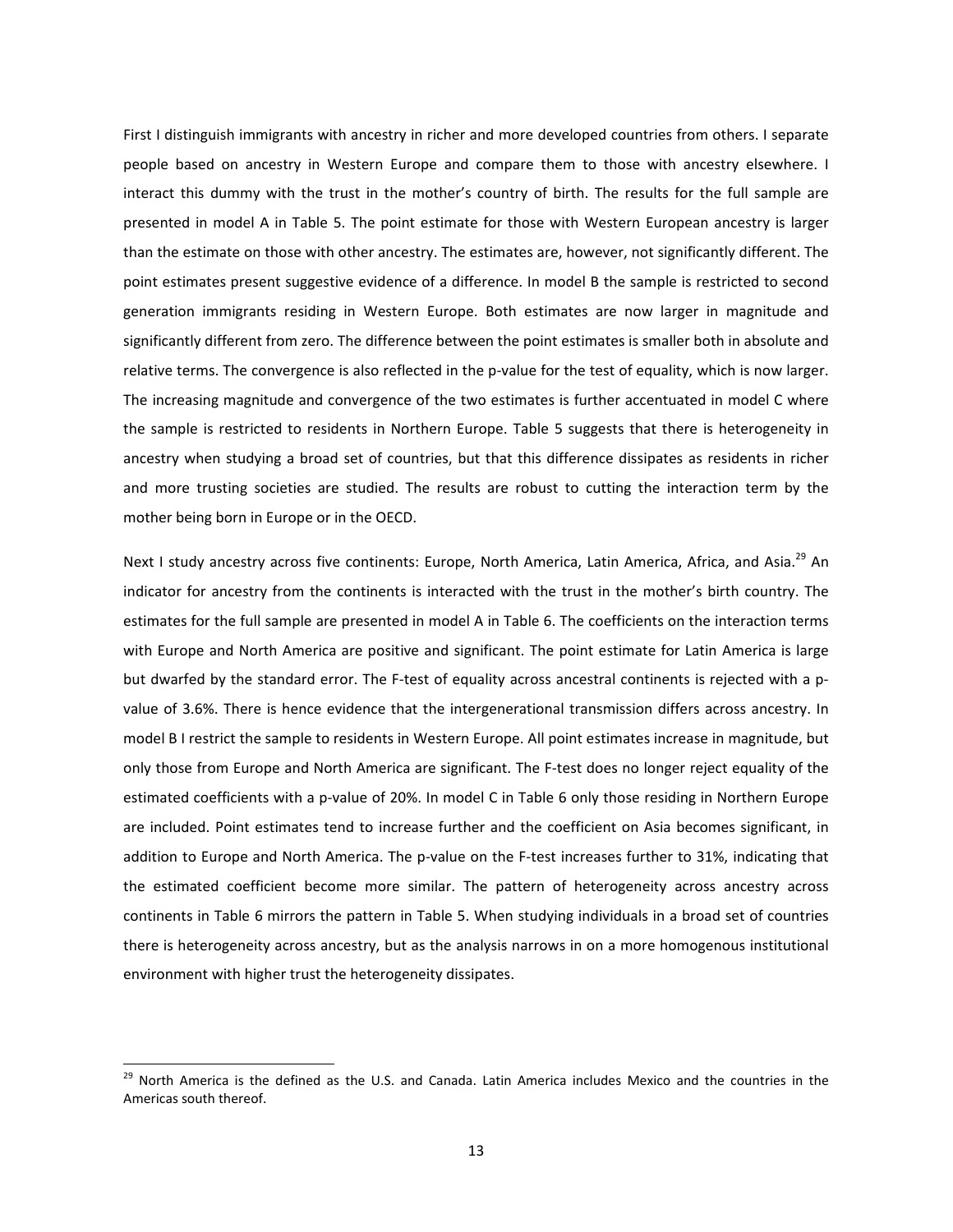#### 4.2.3 Individual Characteristics

In this section I interact the trust level in the mother's country of birth with several individual characteristics. The purpose is to examine if transmission of trust differs across these dimension. The first two specifications consider measures of how integrated the second generation immigrants are. I interact an indicator of being a citizen with trust in the mother's country. The point estimates for those with and without citizenship are very similar as seen in model A in Table 7. Second generation immigrants are very integrated along this margin, 94% are citizens of their birth country, which may explain the larger standard error on the term for not being a citizen. In model B I turn to a more informal measure of integration by focusing on if a second language is spoken at home. 38% of the sample speaks a second language at home, which yields a more even split of the sample between the interaction terms. The point estimate on the transmission is much higher for those who don't speak a second language at home. The test of equality of the coefficients does not reject at conventional levels.

The following two specifications split the sample by strength of the direct vertical transmission. In model C I split by age, with those above 40 years of age being less exposed to parental influences and more exposed to horizontal influences in the current society. The point estimate in model C in Table 7 for those less than 40 years old, and more closely connected to parental influences, is higher than for the older group. The results are consistent with the hypothesis but the difference is not statistically significant. The same finding holds when internet use is considered. Internet provides another channel of horizontal influence which may weaken the direct influence by parents. The point estimates support this story as the intergenerational influence is lower for those who use the internet at least once a week, as seen in model D in Table 7. The coefficients are, however, not significantly different.

The last two specifications examine if parental characteristics influence the transmission of trust. The effect of having a working father at age 14 is examined in model E in Table 7. The point estimate for having a working father is much higher compared to the transmission for those who don't, although the difference is not significant.<sup>30</sup> In model F in Table 7 I examine if the transmission of trust differs by the mother's education (when the child is age 14). The transmission coefficient is much higher for those who have a mother with upper secondary or tertiary education compared to those with a less educated mother. The difference is close to being significant with a p‐value of 13.6%.

 $30$  Having a father that does not work at age 14 includes two categories: fathers who didn't work (but were present) and fathers who weren't present. The data isn't rich enough to distinguish between the effects of these two categories.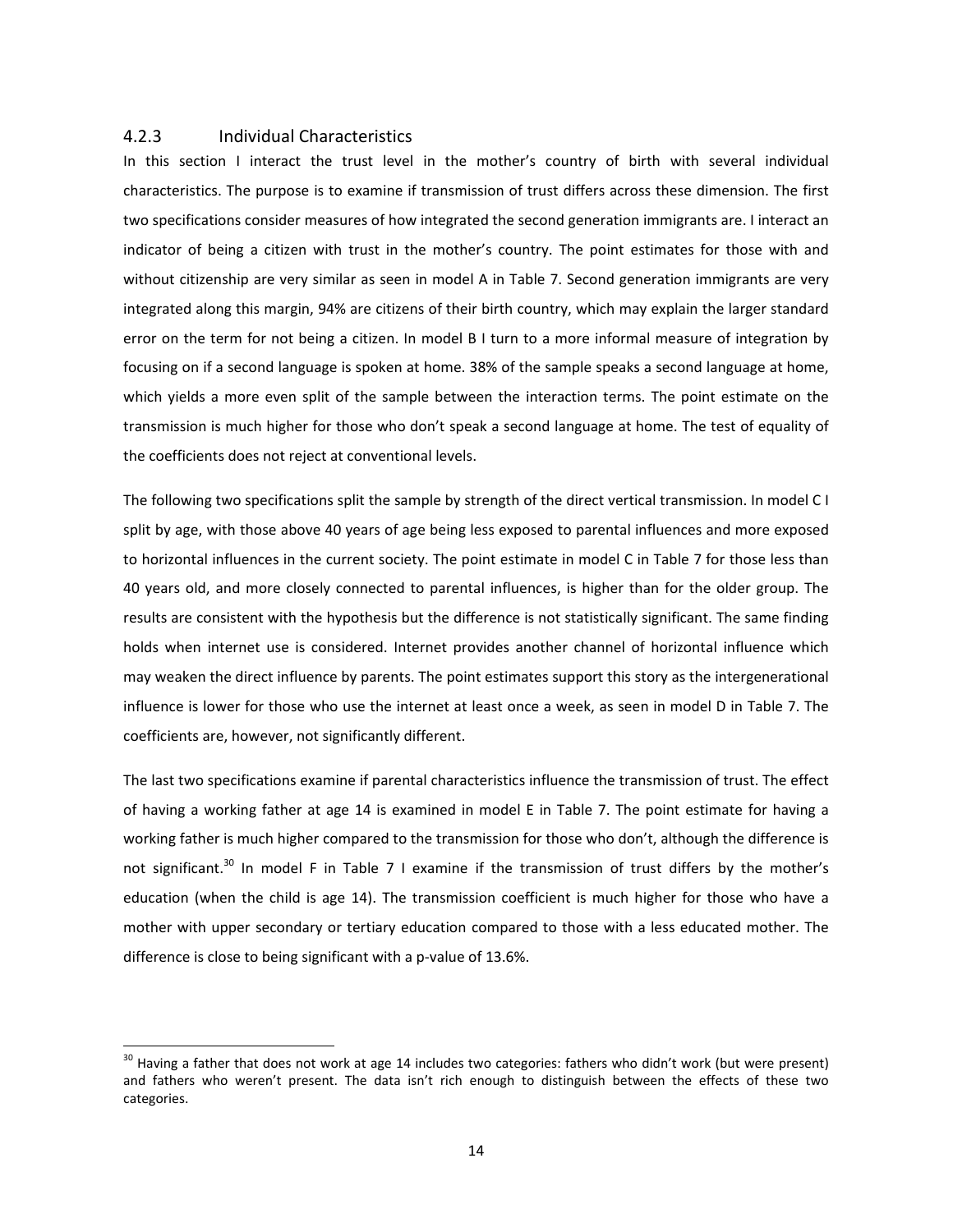#### **4.3 Determinants of Ancestral Country Trust and Its Transmission**

So far the trust in the parent's country of birth has been taken as exogenous. In this section I study one factor that may shape the ancestral trust levels, and this factor is language. The idea is to examine if linguistic features have an influence on trust levels, and to estimate how the ancestral trust shifted by these "deep" features relates to the trust of second generation immigrants. I combine the approach of relating language structure to trust with the epidemiological approach and apply it to the cultural transmission of trust, which is new to the literature.

### 4.3.1 Language

The shifter of trust is language structure. Languages have features that put more or less emphasis on how to relate to other people. The structure of languages are stable and slow moving, arguably more so than cultural beliefs like trust.

One feature that differs across languages is the use of first and second pronouns in conversations. In Italian, for example, it's permissible to drop the pronoun while in English it's mandatory to use the pronoun. Languages that forbid dropping the first‐person pronoun are typical of cultural traditions that gave more emphasis to the individual relative to his social context and thus were more respectful of the individual and his rights as argued by Kashima and Kashima (1998, 2005). Licht, Goldschmidt, and Schwartz (2007) used this grammatical rule to examine how individualism affects the rule of law. Tabellini (2008) use the rule to examine how trust affects institutions across countries. I follow Tabellini (2008) and define the variable "No pronoun drop" as 1 if the language forbids the drop of pronouns and 0 otherwise, and I expect it to be positively related to trust.

The second grammatical rule I consider, in keeping with Tabellini (2008), is the distinction between singular and plural personal pronouns. French, for example, differentiates between the singular and plural You, the Tu and Vous (T‐V for short), depending on the social distance between the subjects. Many languages had the T‐V distinction historically but later dropped it. Languages who kept the T‐V distinction are indicative of cultures that put stronger emphasis on hierarchy and social distance, which may have a negative influence on generalized trust. The variable "2nd person differentiation" is defined as 1 if the number of second person pronouns that might be used in spoken language varies according to the social proximity between speakers and 0 otherwise.<sup>31</sup> The variable is expected to have a negative relationship with trust.

 $31$  The variable distinguishes between languages that allow for 2<sup>nd</sup> person differentiation compared to those that don't. The variable does not address if the differentiation is common in practice, where allowed, which may affect the accuracy of the variable. However, such mismeasurement would not invalidate the use of the variable, but rather only attenuate the relationship between language structure and trust.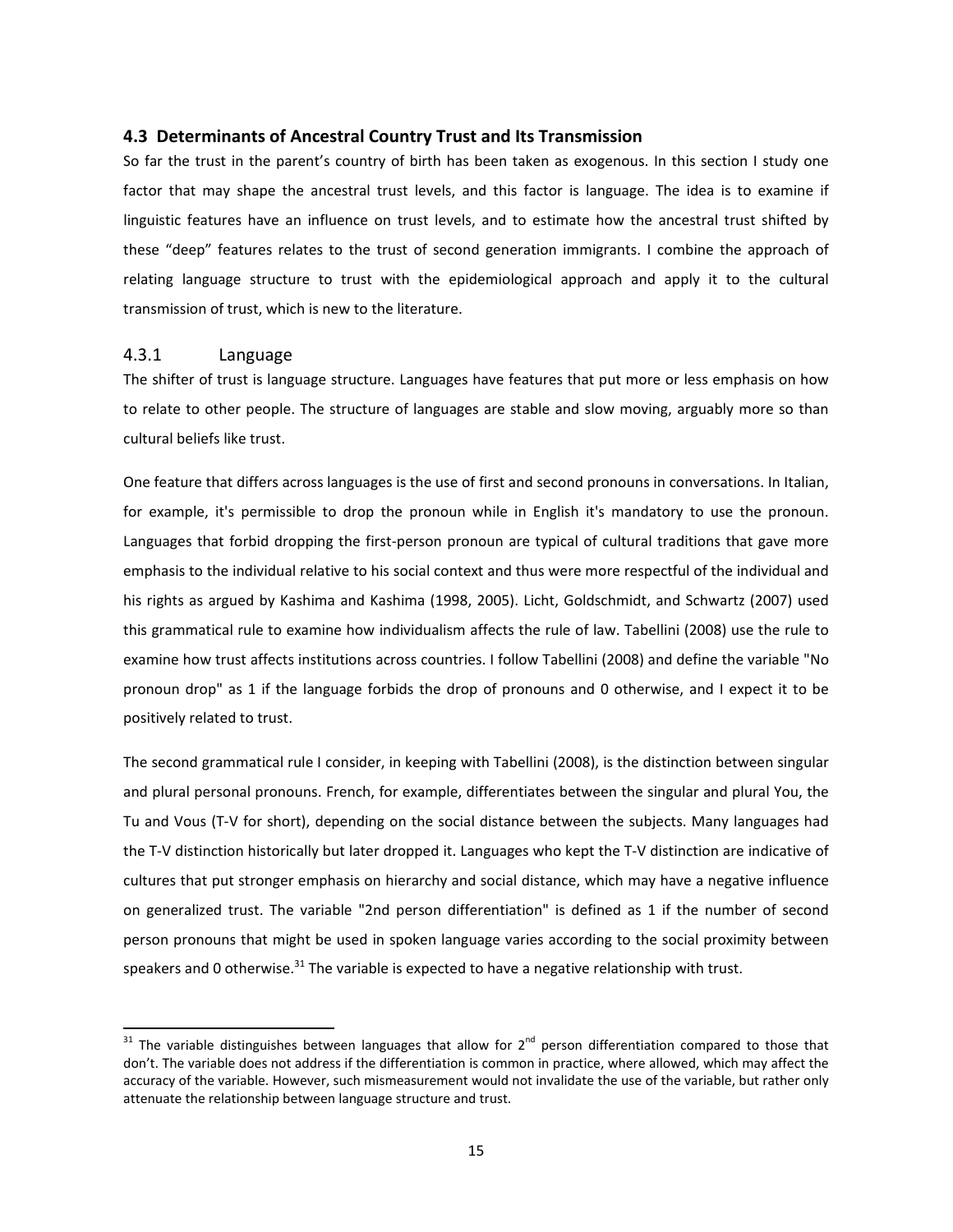Based on these two variables capturing grammatical rules I define "Language" as No pronoun drop minus 2nd person differentiation. Language is expected to be positively related to trust. The variable is defined by country. For some countries with different language groups the variable is a weighted average of the respective language groups, where possible.<sup>32</sup> The exact definitions follow Tabellini (2008), with one adjustment.<sup>33, 34</sup> The relationship between language structure and ancestral country trust is presented in Table 8. The estimated coefficient is positive and strongly significant.<sup>35</sup> The positive sign is as expected; trust is higher in countries where the language puts more emphasis on the individual's rights, and less emphasis on hierarchy.

I use the language structure, as captured by the variable Language, in the parent's country of birth as a shifter of the trust in the parent's country of birth.<sup>36</sup> The baseline result for second generation immigrants with an immigrant mother is presented in specification 1 in Table 9. The point estimate on trust in the mother's birth country is about double the magnitude compared to Table 1 and remains strongly significant in spite of the larger standard error. As the epidemiological approach has an attenuation bias built in using Language as an exogenous shifter may address the mismeasurement, which would lead to a higher estimate of the transmission of trust.

The estimates in Table 9 may be preferred to the baseline results if they address the measurement problem. This interpretation rests on the assumption that the ancestral country language structure has no direct effect on individual trust of the second generation immigrant. Since the child is born and reside in a different country where the vast majority speaks the language of their country of residence, there is no obvious link between the child's trust and the language structure of the ancestral country. Remaining concerns can, at least partially, be addressed.

I observe if the individual speaks a second language at home and what language that is, which indicates a link to another language. The first language spoken is also observed. In the second specification of Table 9 I control for the language structure of the first language spoken, and the estimate on ancestral trust is unchanged. In the third specification I also add the language structure of the second language spoken as well as an indicator of a second language being spoken at home. The transmission of trust is robust also to

<sup>&</sup>lt;sup>32</sup> The weighting applies to Canada, Singapore, South Africa, and Switzerland.<br><sup>33</sup> The data is generously made available at http://didattica.unibocconi.it/mypage/index.php?IdUte=48805&idr=5112.<br><sup>34</sup> I adjust the coding

strong so the Language specification is preferred.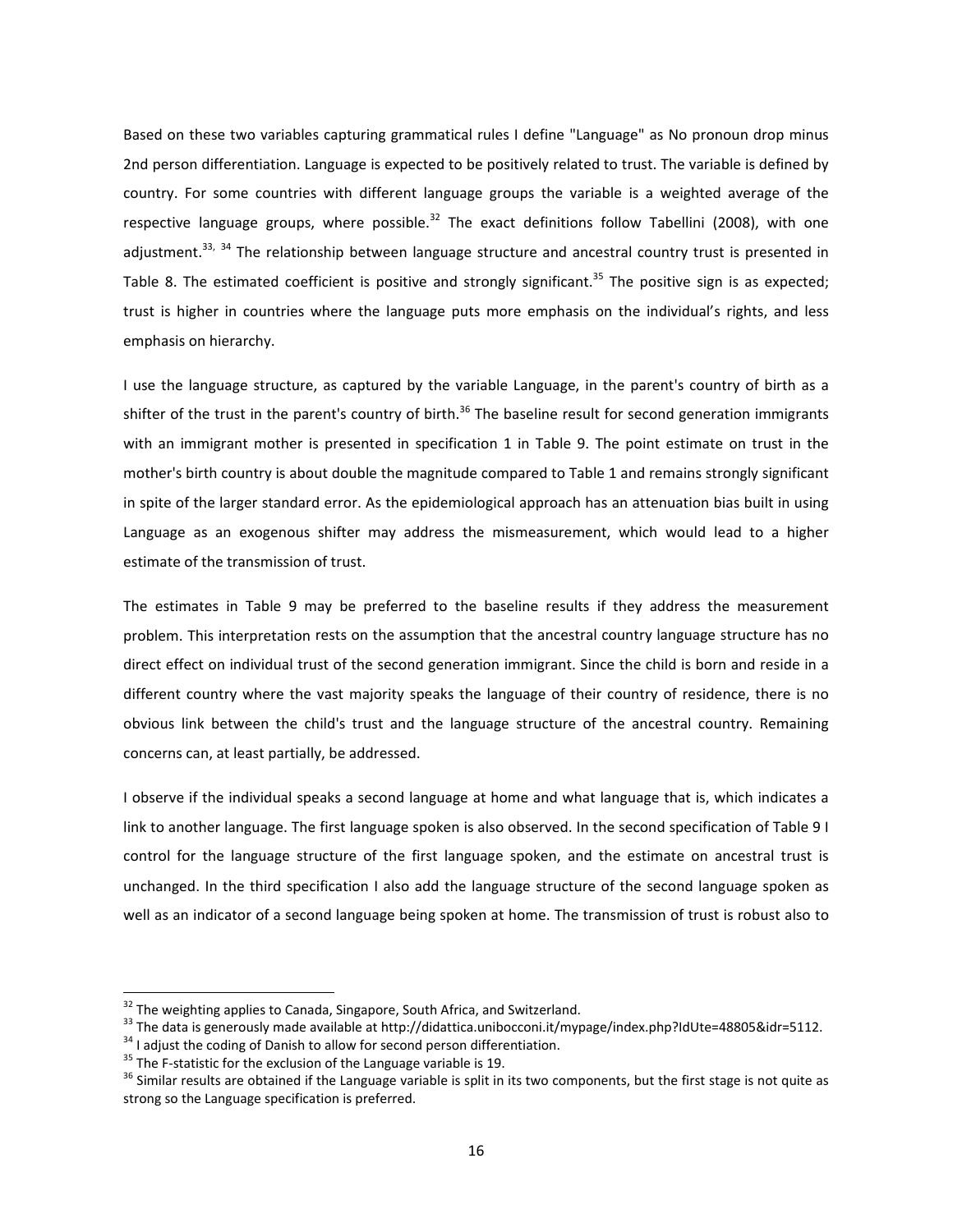this specification. The results rule out a direct effect of the languages the individual speak on his trust, while the influence of ancestral trust remains.

Since Licht, Goldschmidt, and Schwartz (2007) related no pronoun drop to individualism there is a potential concern that the language structure may affect the individualism of the second generation immigrant. The data includes a question that captures individualism by asking how important it is to be free and make your own decision.<sup>37</sup> Controlling for this variable has no effect on the estimates. I conclude that there does not seem to be an effect on trust of language structure through individualism.

The estimates on the sample with an immigrant father are presented in specifications 4 through 6 of Table 9. The point estimates are double the magnitude of the baseline in Table 1, mirroring the results for the immigrant mother's sample. The positive point estimates are consistent with transmission of trust in the immigrant father sample. The standard errors are also larger and the estimates remain insignificant at conventional levels, which leave us with weaker evidence on the father's side.

As in all empirical analysis, the interpretation of the results depends on the assumptions imposed. The interpretation of the results in Table 9 as unbiased estimates that address the built in attenuation bias is conditional on the assumption that ancestral language structure has no direct effect on individual trust. There is of course no way to be certain the assumption is true but the robustness of the results when including the controls for the languages spoken by the individual provide some plausibility to the assumption.

#### **5 Conclusion**

Second generation immigrants are exogenously exposed to similar institutional environments in their countries of birth, yet they are influenced by different ancestral backgrounds based on where their parents were born. I use this to estimate the intergenerational transmission of trust through the influence of ancestral trust on individual trust. The broad set of countries the individuals live in and the diverse ancestral backgrounds allow a more comprehensive analysis of the cultural transmission of trust than present in the literature.

Trust is affected by current individual and institutional influences, as indicated by the significant individual controls and country fixed effects. However, part of trust is influenced by the cultural ancestry as captured by the effect of trust in the parent's country of birth. The influence from the parent's country is

 $37$  The question asks if the respondent is like or not like the person in the statement "It is important to her/him to make her/his own decisions about what she/he does. She/he likes to be free and not depend on others."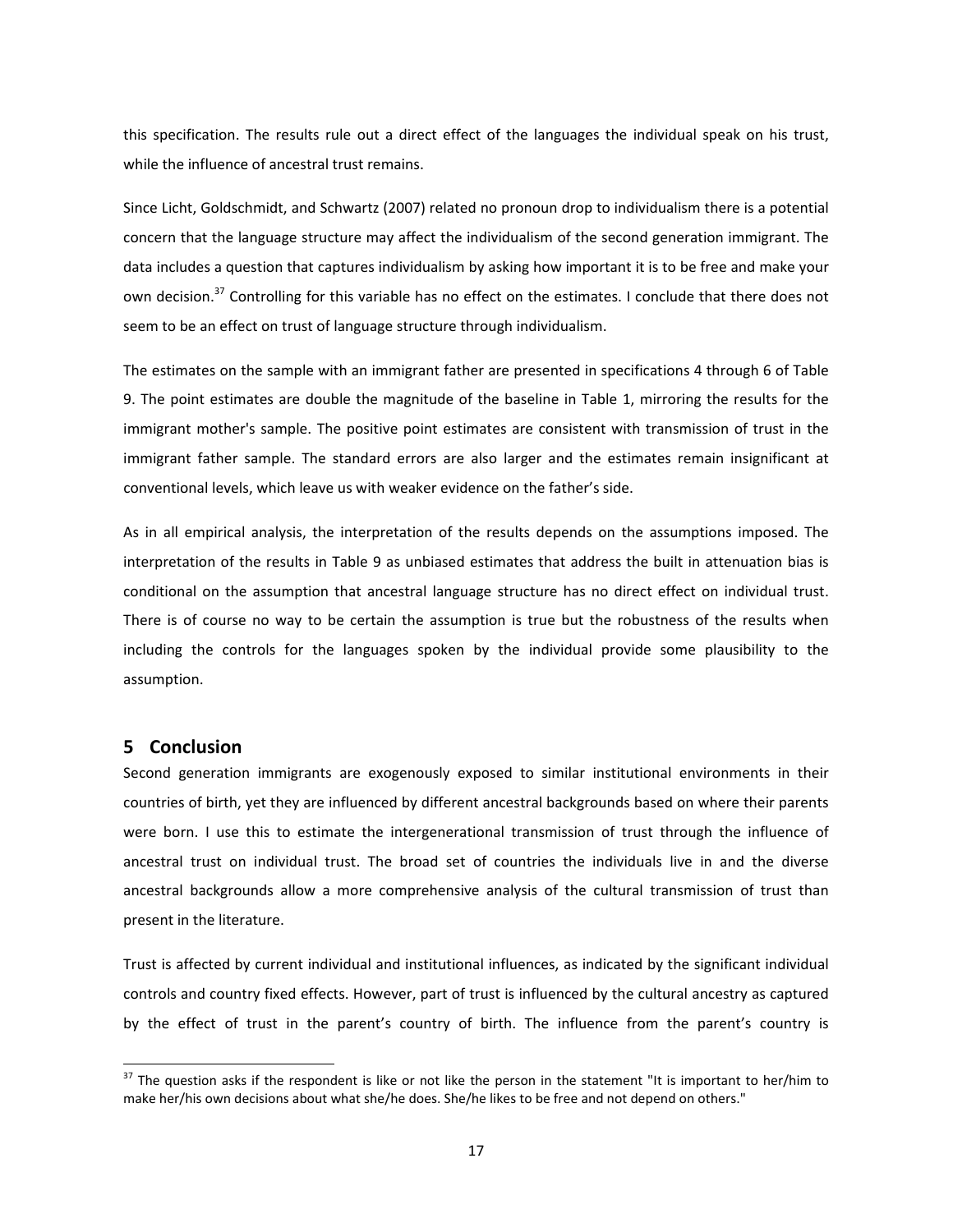quantitatively significant and it is of similar magnitude to individual influences such as increasing income from the bottom to the top three deciles of the income distribution.

The results provide insights of how immigrants are integrated into society. It matters where their ancestral roots are and where they reside. Trust may be more persistent among immigrants from more developed nations. In the Northern European context trust is persistent no matter the ancestry, while individuals may adapt quickly to trust levels in Southern Europe.<sup>38</sup>

Although the main reason for studying second generation immigrants is that it allows separating the cultural influence from institutions, there are also policy implications from this focus. As trust drives growth, the composition of immigrants may have long run effects on growth. It may also be a consideration when immigration policies are shaped. As trust affects the economic activity there are implications for fiscal budgets. Net present value computations of immigration such as Storesletten (2000) could be augmented to account for the transmission of trust. Such adjustments would, as the heterogeneity results suggest, depend on the specific context in which the immigrants enter.

# **6 References**

- Alesina, Alberto, and Eliana La Ferrara (2002). "Who trusts others?" Journal of Public Economics, 85, 207‐ 234.
- Alesina, Alberto, and Paola Giuliano (2010). "The Power of the Family." Journal of Economic Growth, 15(2): 93–125.
- Alesina, Alberto, and Paola Giuliano (2011). "Family Ties and Political Participation." Journal of the European Economic Association, Volume 9, Issue 5, pages 817–839.
- Algan, Yann, and Pierre Cahuc (2010). "Inherited Trust and Growth." American Economic Review, 100(5): 2060‐‐92.
- Berggren, Niclas, and Christian Bjørnskov (2011). "Is the importance of religion in daily life related to social trust? Cross‐country and cross‐state comparisons." Journal of Economic Behavior and Organization, 80: 459‐480.
- Berggren, Niclas och Jordahl, Henrik (2006). "Free to Trust: Economic Freedom and Social Capital." Kyklos, 59(2): 141‐169.
- Bergh, Andreas and Christian Bjørnskov. 2011. "Historical trust levels predict the current size if the welfare state." Kyklos 64:1‐19.
- Bisin, Alberto, and Thierry Verdier (2001). "The Economics of Cultural Transmission and the Dynamics of Preferences." Journal of Economic Theory 97, 298‐319.
- Butler, Jeffrey, Paola Giuliano, and Luigi Guiso (2011). "The Right Amount of Trust." Working paper, UCLA.

Dinesen, Peter Thisted (2011). "Where You Come From or Where You Live? Examining the Cultural and Institutional Explanation of Generalized Trust Using Migration as a Natural Experiment." European Sociological Review (advance access).

 $38$  Trust levels of second generation immigrants are on average similar to trust levels of natives.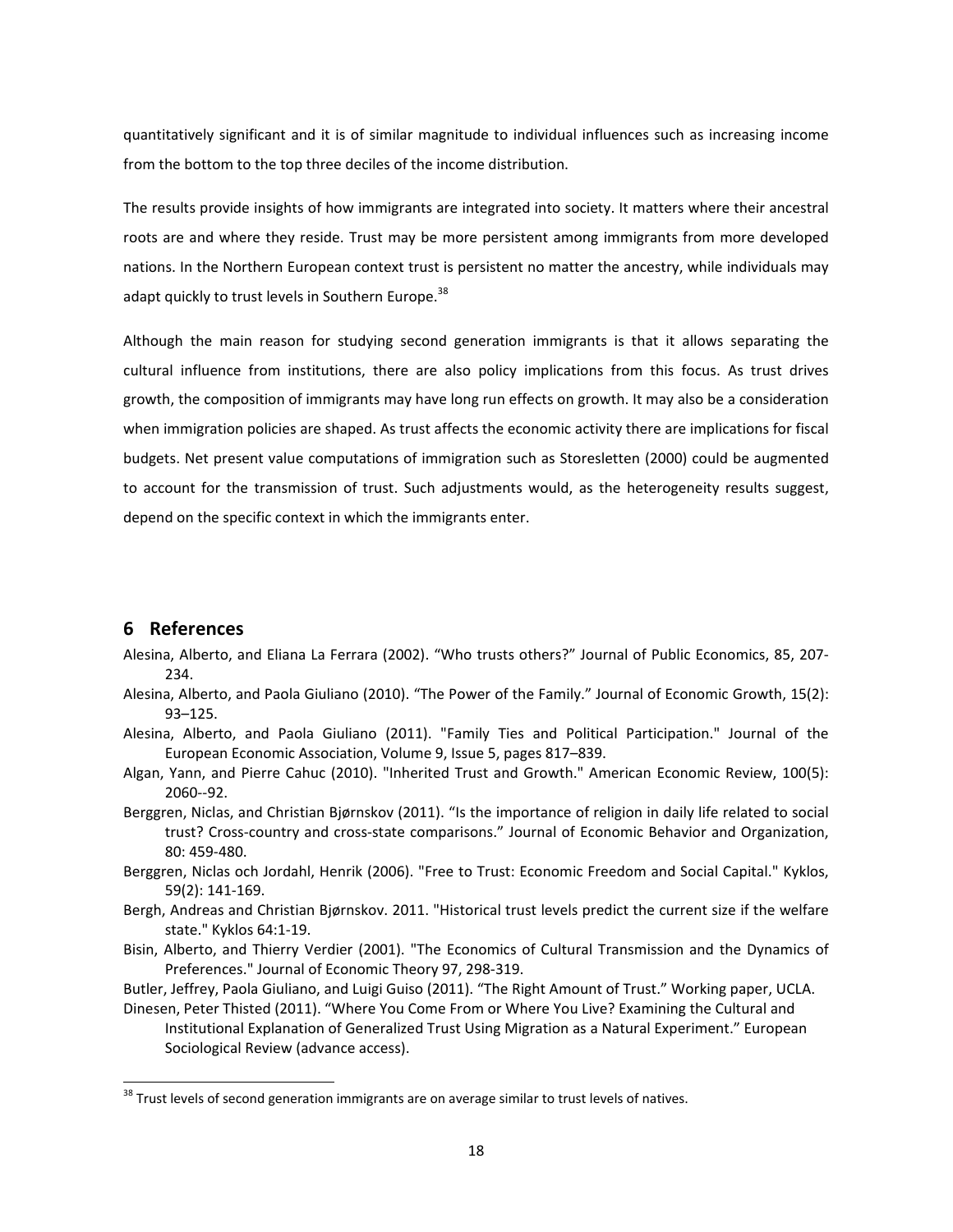- Dohmen, Thomas, Armin Falk, David Huffman, Uwe Sunde (2011). "The Intergenerational Transmission of Risk and Trust Attitudes." Forthcoming in the Review of Economic Studies.
- Fernandez, Raquel (2010). "Does Culture Matter?" Handbook of Social Economics, Jess Benhabib, Alberto Bisin, Matt Jackson, eds., North‐Holland.
- Fernández, Raquel, and Alessandra Fogli. 2006. "Fertility: The Role of Culture and Family Experience." Journal of the European Economic Association, 4(2–3): 552–61.
- Fernández, Raquel, and Alessandra Fogli. 2009. "Culture: An Empirical Investigation of Beliefs, Work, and Fertility." American Economic Journal: Macroeconomics, 1(1): 146–77.
- Guinnane, Timothy W., Carolyn M. Moehling, and Cormac Ó Gráda. 2006. "The Fertility of the Irish in the United States in 1910." Explorations in Economic History, 43(3): 465–85.
- Guiso, Luigi, Paola Sapienza and Luigi Zingales (2006), "Does Culture Affect Economic Outcomes?" Journal of Economic Perspectives, Vol. 20, No. 2, pp. 23‐48.
- Guiso, Luigi, Paola Sapienza, and Luigi Zingales (2008). "Long Term Persistence." University of Chicago Graduate School of Business Working Paper 08‐11.
- Kashima, Emiko S., and Yoshihisa Kashima (1998). "Culture and Language: The Case of Cultural Dimensions and Personal Pronoun Use." Journal of Cross‐Cultural Psychology, 29(3), 461–486.
- Kashima, Emiko S., and Yoshihisa Kashima (2005). "Erratum to Kashima and Kashima (1998) and Reiteration." Journal of Cross‐Cultural Psychology, 36 (3) 396–400.
- Knack, Stephen, and Philip Keefer (1997). "Does Social Capital Have an Economic Pay‐Off? A Cross Country Investigation." Quarterly Journal of Economics, 112(4), 1251–1288.
- Kumlin, Staffan and Bo Rothstein. (2005). "Making and Breaking Social Capital: The Impact of Welfare‐ State Institutions." Comparative Political Studies. 38: 339–365.
- La Porta R., F. Lopez‐De‐Silanes, A. Schleifer and R.Vishny (1999), "The quality of Government", The Journal of Law, Economics and Organization, 15:222‐79.
- La Porta, Rafeal, Florencio Lopez‐de‐Silanes, Andrei Shleifer, and Robert W. Vishny (1997). "Trust in Large Organizations." American Economic Review, 87(2), 333–338.
- Licht, Amir N., Chanan Goldschmidt, and Shalom H. Schwartz (2007). "Culture Rules: The Foundations of the Rule of Law and Other Norms of Governance." Journal of Comparative Economics, 35(4), 659–688.
- Luttmer, Erzo and Monica Singhal (2011). "Culture, Context, and the Taste for Redistribution", American Economic Journal: Economic Policy, 3(1), pp. 157‐179.
- Nunn, Nathan and Leonard Wantchekon (2011). "The Slave Trade and the Origins of Mistrust in Africa." Forthcoming in the American Economic Review.
- Storesletten, Kjetil (2000). "Sustaining Fiscal Policy Through Immigration." Journal of Political Economy, vol. 108 (2), pp. 300‐23.
- Tabellini, Guido (2008). "Institutions and Culture." Journal of the European Economic Association Papers and Proceedings, Vol.6(2‐3).
- Tabellini, Guido (2010). "Culture and institutions: economic development in the regions of Europe." Journal of the European Economic Association, 8(4):677‐716.
- Uslaner, Eric M. (2002). "The Moral Foundations of Trust." Cambridge University Press.

Uslaner, Eric M. (2008). "WHERE YOU STAND DEPENDS UPON WHERE YOUR GRANDPARENTS SAT. THE INHERITABILITY OF GENERALIZED TRUST." Public Opinion Quarterly, Vol. 72, No. 4, Winter 2008, pp. 725–740.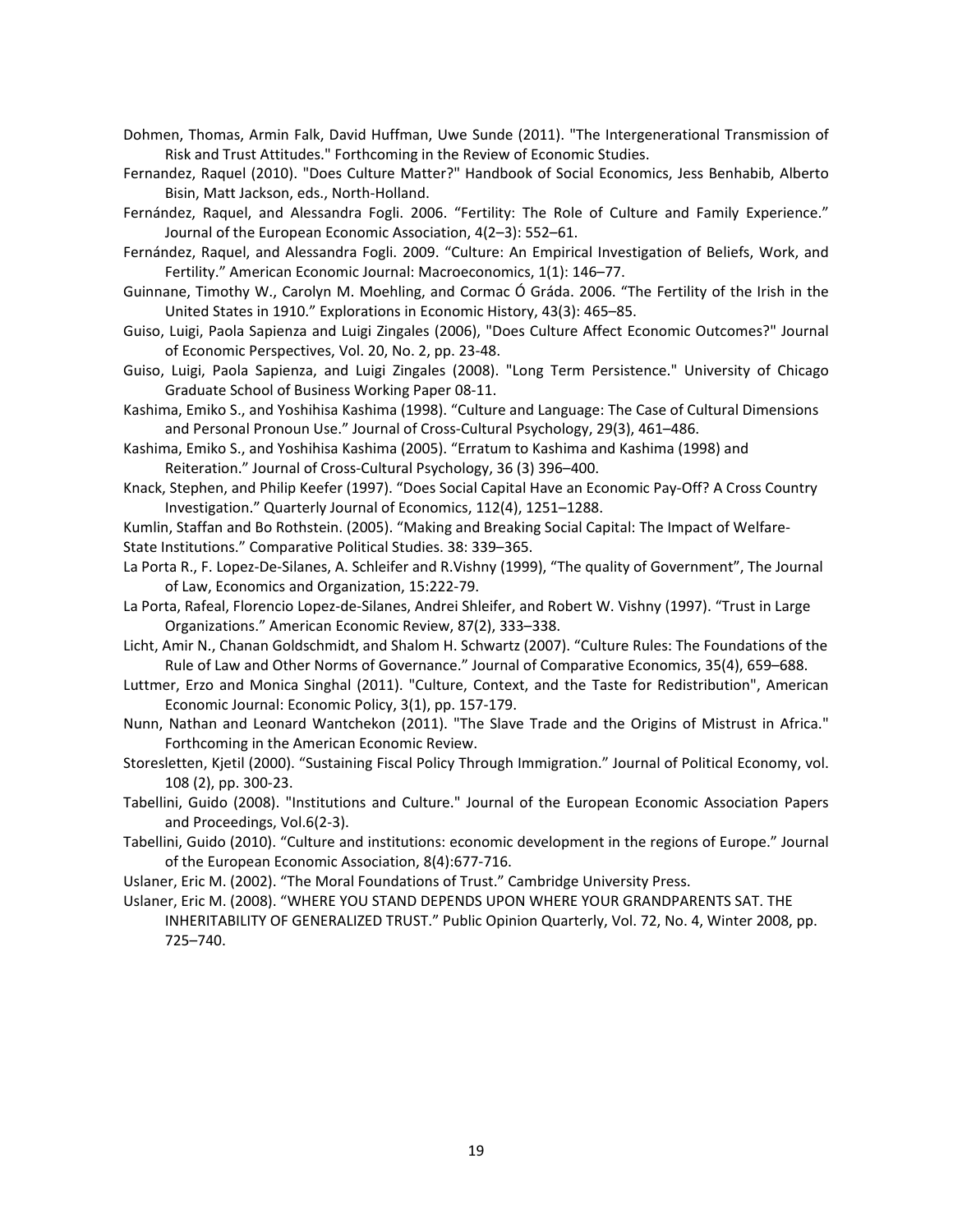# **7 Tables**

# **Table 1. Effects of Trust in Parent's Birth Country on Children's Trust.**

| Dependent variable: Trust     | Immigrant<br>mother<br>(1) | Immigrant<br>mother<br>(2) | Immigrant<br>father<br>(3) | Immigrant<br>father<br>(4) |
|-------------------------------|----------------------------|----------------------------|----------------------------|----------------------------|
| Trust, mother's birth country | 1.073<br>$(0.474)$ **      | 0.984<br>$(0.414)$ **      |                            |                            |
| Trust, father's birth country |                            |                            | 0.355                      | 0.274                      |
|                               |                            |                            | (0.556)                    | (0.486)                    |
| Age                           | 0.003                      | $-0.022$                   | $-0.004$                   | $-0.024$                   |
|                               | (0.009)                    | $(0.011)*$                 | (0.007)                    | $(0.012)$ **               |
| Age squared/100               | $-0.003$                   | 0.026                      | 0.004                      | 0.026                      |
|                               | (0.011)                    | $(0.011)$ **               | (0.007)                    | $(0.012)$ **               |
| Female                        | $-0.055$                   | $-0.009$                   | $-0.008$                   | $-0.026$                   |
|                               | (0.044)                    | (0.052)                    | (0.055)                    | (0.052)                    |
| Married                       |                            | 0.180                      |                            | 0.035                      |
|                               |                            | $(0.074)$ **               |                            | (0.072)                    |
| Never married                 |                            | 0.221                      |                            | 0.027                      |
|                               |                            | $(0.125)$ *                |                            | (0.119)                    |
| Upper secondary               |                            | 0.357                      |                            | 0.246                      |
|                               |                            | $(0.086)$ ***              |                            | $(0.092)$ ***              |
| College or                    |                            | 0.903                      |                            | 0.959                      |
| university                    |                            | $(0.091)$ ***              |                            | $(0.100)$ ***              |
| Out of the labor force        |                            | $-0.157$                   |                            | $-0.055$                   |
|                               |                            | $(0.079)$ **               |                            | (0.061)                    |
| Unemployed                    |                            | $-0.419$                   |                            | $-0.350$                   |
|                               |                            | $(0.141)$ ***              |                            | $(0.182)*$                 |
| Low income                    |                            | $-0.194$                   |                            | $-0.148$                   |
|                               |                            | $(0.078)$ **               |                            | $(0.081)$ *                |
| Middle income                 |                            | 0.013                      |                            | $-0.006$                   |
|                               |                            | (0.049)                    |                            | (0.056)                    |
| Catholic                      |                            | $-0.081$                   |                            | $-0.039$                   |
|                               |                            | (0.079)                    |                            | (0.098)                    |
| Protestant                    |                            | 0.277                      |                            | 0.142                      |
|                               |                            | $(0.084)$ ***              |                            | (0.102)                    |
| Orthodox                      |                            | 0.123                      |                            | 0.130                      |
|                               |                            | (0.169)                    |                            | (0.105)                    |
| R-squared                     | 0.107                      | 0.127                      | 0.098                      | 0.117                      |
| Observations                  | 7510                       | 7235                       | 7843                       | 7535                       |

Notes: Trust is coded from 0, can't be too careful, to 10, most people can be trusted.

All regressions include a full set of country of residence‐by‐year fixed effects.

Standard errors, in parenthesis, are clustered by parent's birth country,

\* p<0.1, \*\* p<0.05, \*\*\* p<0.01.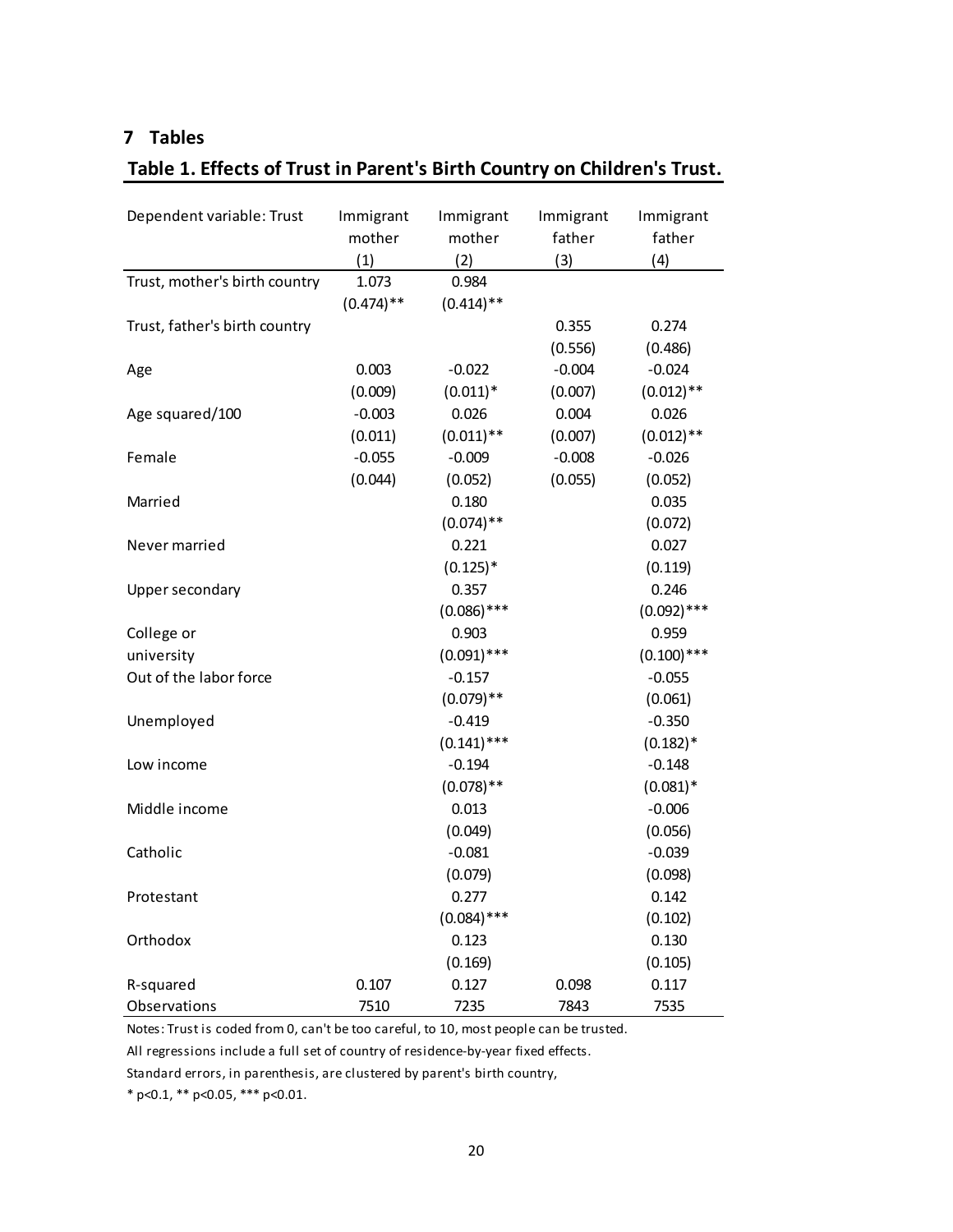| Dependent variable: Trust        |              |              |           |            |
|----------------------------------|--------------|--------------|-----------|------------|
| Sample:                          | Immigrant    | Immigrant    | Immigrant | Immigrant  |
|                                  | mother       | mother       | father    | father     |
|                                  | (1)          | (2)          | (3)       | (4)        |
| Trust, mother's birth country    | 1.017        | 1.030        |           |            |
|                                  | $(0.400)$ ** | $(0.403)$ ** |           |            |
| Trust, father's birth country    |              |              | 0.545     | 0.627      |
|                                  |              |              | (0.450)   | (0.448)    |
| log(gdp), mother's birth country | 0.108        | 0.099        |           |            |
|                                  | $(0.043)$ ** | $(0.056)^*$  |           |            |
| Polity2, mother's birth country  |              | 0.001        |           |            |
|                                  |              | (0.007)      |           |            |
| log(gdp), father's birth country |              |              | 0.049     | $-0.015$   |
|                                  |              |              | (0.040)   | (0.038)    |
| Polity2, father's birth country  |              |              |           | 0.015      |
|                                  |              |              |           | $(0.008)*$ |
| Individual controls              | Yes          | Yes          | Yes       | Yes        |
| Country-by-year fixed effects    | Yes          | Yes          | Yes       | Yes        |
|                                  |              |              |           |            |
| R-squared                        | 0.135        | 0.132        | 0.121     | 0.120      |
| Observations                     | 6829         | 6738         | 7039      | 6954       |

# **Table 2. Effects of Trust Accounting for Country Characteristics.**

Notes: Trust is coded from 0, can't be too careful, to 10, most people can be trusted.

Individual controls include age and its square, gender, marital status, education, employment status, income, and religion. All regressions include a full set of country of residence fixed effects.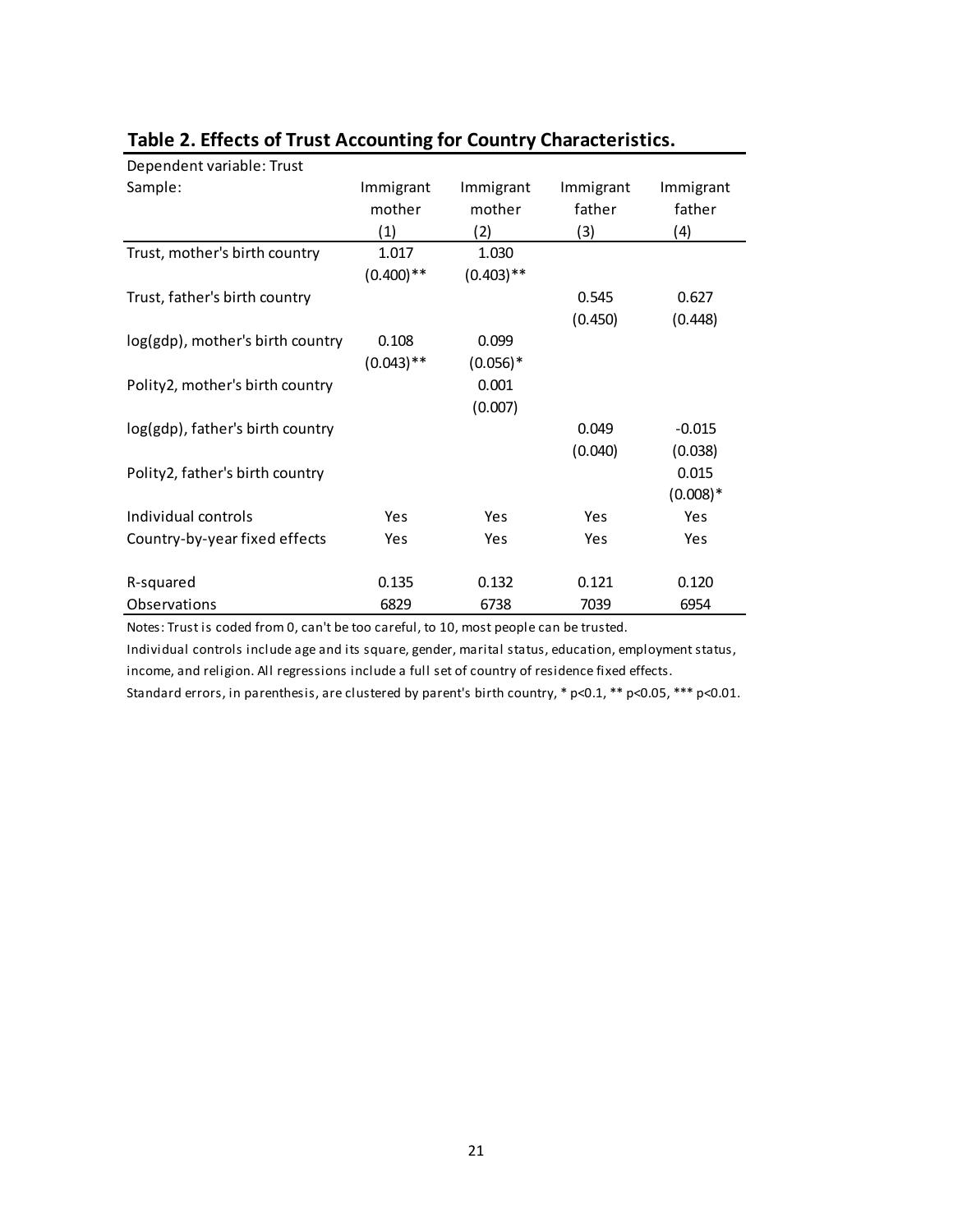| Dependent variable: Trust         |               |               |              |               |               |               |
|-----------------------------------|---------------|---------------|--------------|---------------|---------------|---------------|
| Sample:                           | Immigrant     | Immigrant     | Immigrant    | Immigrant     | Immigrant     | Immigrant     |
|                                   | mother        | mother        | mother       | father        | father        | father        |
|                                   | (1)           | (2)           | (3)          | (4)           | (5)           | (6)           |
| Trust, mother's birth country     | 0.864         | 0.857         | 0.834        |               |               |               |
|                                   | $(0.397)$ **  | $(0.398)$ **  | $(0.388)$ ** |               |               |               |
| Trust, father's birth country     |               |               |              | 0.198         | 0.207         | 0.144         |
|                                   |               |               |              | (0.458)       | (0.456)       | (0.442)       |
| Upper secondary education,        | 0.196         | 0.188         | 0.092        |               |               | 0.270         |
| mother                            | $(0.069)$ *** | $(0.070)$ *** | (0.089)      |               |               | $(0.074)$ *** |
| Tertiary education, mother        | 0.434         | 0.421         | 0.316        |               |               | 0.327         |
|                                   | $(0.094)$ *** | $(0.094)$ *** | $(0.124)$ ** |               |               | $(0.114)$ *** |
| Mother working                    |               | 0.057         |              |               |               |               |
| (when indivividual age 14)        |               | (0.045)       |              |               |               |               |
| Upper secondary education, father |               |               | 0.224        | 0.121         | 0.086         | 0.023         |
|                                   |               |               | $(0.088)$ ** | $(0.051)$ **  | (0.052)       | (0.047)       |
| Tertiary education, father        |               |               | 0.230        | 0.432         | 0.395         | 0.263         |
|                                   |               |               | $(0.114)$ ** | $(0.087)$ *** | $(0.088)$ *** | $(0.113)$ **  |
| Father working                    |               |               |              |               | 0.306         |               |
| (when individual age 14)          |               |               |              |               | $(0.065)$ *** |               |
| Individual controls               | Yes           | Yes           | Yes          | Yes           | Yes           | Yes           |
|                                   |               |               | Yes          |               |               |               |
| Country-by-year fixed effects     | Yes           | Yes           |              | Yes           | Yes           | Yes           |
| R-squared                         | 0.129         | 0.129         | 0.130        | 0.119         | 0.121         | 0.120         |
| Observations                      | 7235          | 7235          | 7235         | 7535          | 7535          | 7535          |

## **Table 3. Effects of Trust in Parent's Birth Country Conditional on Parental Education.**

Notes: Trust is coded from 0, can't be too careful, to 10, most people can be trusted.

Individual controls include age and its square, gender, marital status, education, employment status, income, and religion. All regressions include a full set of country of residence fixed effects.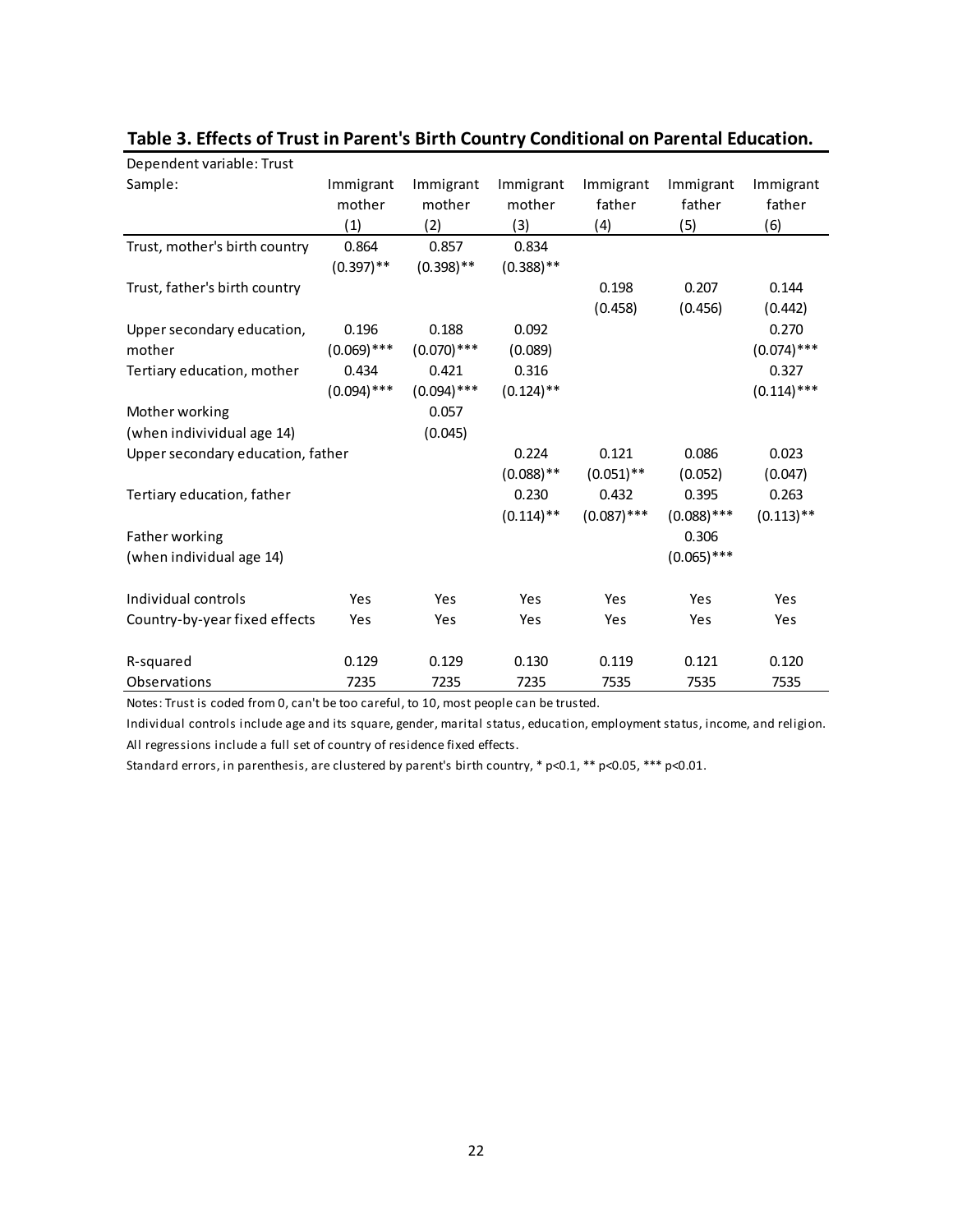|       |         | Main sample: Second generation immigrants with an immigrant mother |               |           |              |  |  |  |  |
|-------|---------|--------------------------------------------------------------------|---------------|-----------|--------------|--|--|--|--|
|       |         | Dependent variable: Trust                                          |               | Test of   |              |  |  |  |  |
|       |         |                                                                    | Coefficient   | equality  | Observations |  |  |  |  |
| Model | Sample  |                                                                    | (s.e.)        | (p-value) |              |  |  |  |  |
| A     | Full    | Trust, mother's birth country                                      | 1.493         | 0.411     | 7235         |  |  |  |  |
|       | Sample  | *Born in Western Europe                                            | $(0.417)$ *** |           |              |  |  |  |  |
|       |         | Trust, mother's birth country                                      | 0.284         |           |              |  |  |  |  |
|       |         | *Born in Eastern Europe                                            | (1.405)       |           |              |  |  |  |  |
| B     | Full    | Trust, mother's birth country                                      | 1.809         | 0.006     | 7235         |  |  |  |  |
|       | Sample  | *Born in Northern Europe                                           | $(0.484)$ *** |           |              |  |  |  |  |
|       |         | Trust, mother's birth country                                      | $-0.497$      |           |              |  |  |  |  |
|       |         | *Born in Southern Europe                                           | (0.515)       |           |              |  |  |  |  |
|       |         | Trust, mother's birth country                                      | 0.273         |           |              |  |  |  |  |
|       |         | *Born in Eastern Europe                                            | (1.404)       |           |              |  |  |  |  |
| C     | Western | Trust, mother's birth country                                      | 1.674         | 0.0016    | 5395         |  |  |  |  |
|       | Europe  | *Born in Northern Europe                                           | $(0.465)$ *** |           |              |  |  |  |  |
|       | born    | Trust, mother's birth country                                      | $-0.573$      |           |              |  |  |  |  |
|       |         | *Born in Southern Europe                                           | (0.523)       |           |              |  |  |  |  |

# **Table 4. Heterogeneity Based on Birth Place of 2nd Generation Immigrant.**

Note: Sample refers to the country of birth and residence of the 2nd generation immigrant.

Estimated coefficients on trust in the mother's country of birth interacted with an indicator of the birth/residence country of the 2nd generation immigrant is reported.

The p-value refers to a F-test of equality of the reported coefficients, by model.

All regressions include the full set of individual controls and country‐by‐year fixed effects as in Table 1. Standard errors, in parenthesis, are clustered by parent's birth country, \* p<0.1, \*\* p<0.05, \*\*\* p<0.01.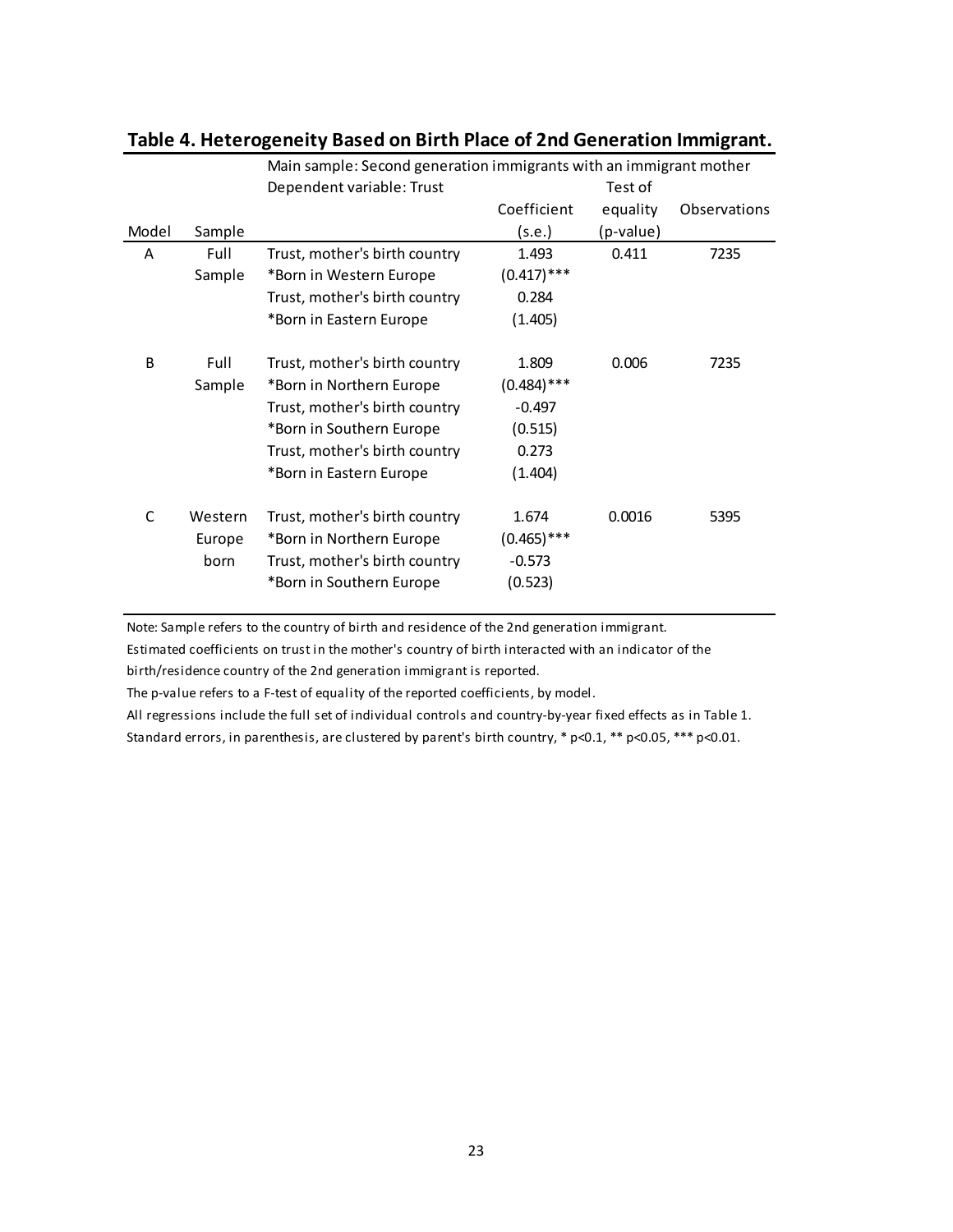|              |         | Dependent variable: Trust              | Test of                 |           |              |  |
|--------------|---------|----------------------------------------|-------------------------|-----------|--------------|--|
|              |         |                                        | Coefficient             | equality  | Observations |  |
| Model        | Sample  |                                        | (s.e.)                  | (p-value) |              |  |
| A            | Full    | Trust, mother's birth country          | 1.018                   | 0.221     | 7188         |  |
|              | Sample  | *Mother from Western Europe            | $(0.397)$ **            |           |              |  |
|              |         | Trust, mother's birth country          | 0.587                   |           |              |  |
|              |         | *Mother not from Western Europe        | (0.577)                 |           |              |  |
|              |         |                                        |                         |           |              |  |
| <sub>B</sub> | Western | Trust, mother's birth country          | 1.350                   | 0.483     | 4128         |  |
|              | Europe  | *Mother from Western Europe            | $(0.406)$ ***           |           |              |  |
|              | born    | Trust, mother's birth country          | 1.136                   |           |              |  |
|              |         | *Mother not from Western Europe        | $(0.514)$ <sup>**</sup> |           |              |  |
|              |         |                                        |                         |           |              |  |
| C            |         | Northern Trust, mother's birth country | 1.617                   | 0.714     | 3178         |  |
|              | Europe  | *Mother from Western Europe            | $(0.469)$ ***           |           |              |  |
|              | born    | Trust, mother's birth country          | 1.502                   |           |              |  |
|              |         | *Mother not from Western Europe        | (0.592)**               |           |              |  |
|              |         |                                        |                         |           |              |  |

# **Table 5. Heterogeneity Based on Ancestry (Western Europe).**

Note: Sample refers to the country of birth and residence of the 2nd generation immigrant.

Estimated coefficients on trust in the mother's country of birth interacted with an indicator of the

birth/residence country of the 2nd generation immigrant is reported.

The p-value refers to a F-test of equality of the reported coefficients, by model.

All regressions include the full set of individual controls and country‐by‐year fixed effects as in Table 1.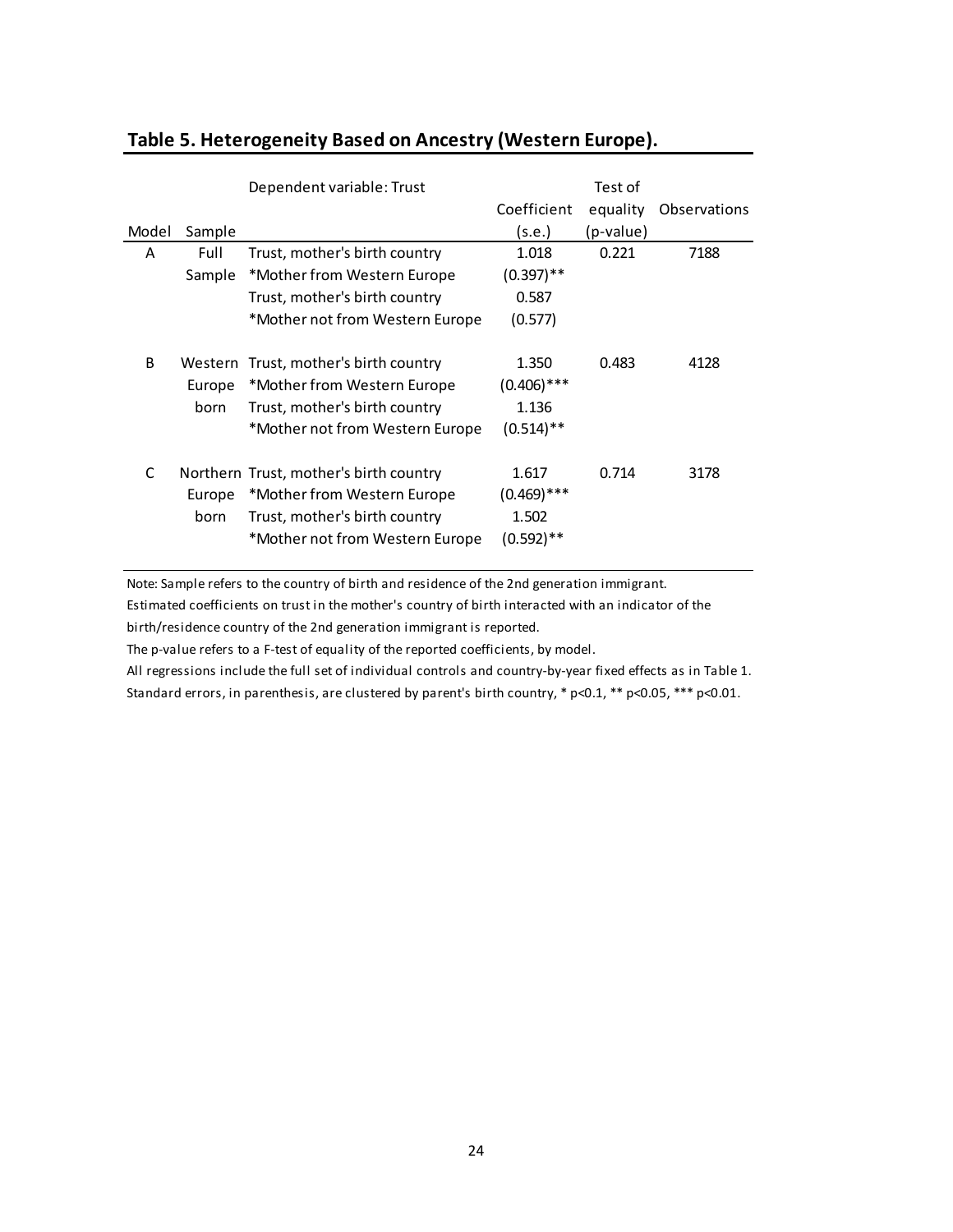|              |        | Dependent variable: Trust              |               | Test of   |              |
|--------------|--------|----------------------------------------|---------------|-----------|--------------|
|              |        |                                        | Coefficient   | equality  | Observations |
| Model        | Sample |                                        | (s.e.)        | (p-value) |              |
| A            | Full   | Trust, mother's birth country          | 1.276         | 0.037     | 7188         |
|              | Sample | *Mother from Europe                    | $(0.365)$ *** |           |              |
|              |        | Trust, mother's birth country          | 1.224         |           |              |
|              |        | *Mother from North America             | $(0.307)$ *** |           |              |
|              |        | Trust, mother's birth country          | 1.317         |           |              |
|              |        | *Mother from Latin America             | (1.665)       |           |              |
|              |        | Trust, mother's birth country          | 0.449         |           |              |
|              |        | *Mother from Africa                    | (0.526)       |           |              |
|              |        | Trust, mother's birth country          | 0.031         |           |              |
|              |        | *Mother from Asia                      | (0.500)       |           |              |
| B            |        | Western Trust, mother's birth country  | 1.375         | 0.204     | 4128         |
|              | Europe | *Mother from Europe                    | $(0.421)$ *** |           |              |
|              | born   | Trust, mother's birth country          | 1.714         |           |              |
|              |        | *Mother from North America             | $(0.434)$ *** |           |              |
|              |        | Trust, mother's birth country          | 2.034         |           |              |
|              |        | *Mother from Latin America             | (1.538)       |           |              |
|              |        | Trust, mother's birth country          | 0.540         |           |              |
|              |        | *Mother from Africa                    | (0.754)       |           |              |
|              |        | Trust, mother's birth country          | 0.882         |           |              |
|              |        | *Mother from Asia                      | (0.542)       |           |              |
| $\mathsf{C}$ |        | Northern Trust, mother's birth country | 1.619         | 0.31      | 3178         |
|              | Europe | *Mother from Europe                    | $(0.473)$ *** |           |              |
|              | born   | Trust, mother's birth country          | 1.798         |           |              |
|              |        | *Mother from North America             | $(0.534)$ *** |           |              |
|              |        | Trust, mother's birth country          | 2.379         |           |              |
|              |        | *Mother from Latin America             | (1.566)       |           |              |
|              |        | Trust, mother's birth country          | 0.430         |           |              |
|              |        | *Mother from Africa                    | (0.855)       |           |              |
|              |        | Trust, mother's birth country          | 1.085         |           |              |
|              |        | *Mother from Asia                      | $(0.582)*$    |           |              |

# **Table 6. Heterogeneity Based on Ancestry (5 Continents).**

Note: Sample refers to the country of birth and residence of the 2nd generation immigrant.

Estimated coefficients on trust in the mother's country of birth interacted with an indicator of the

birth/residence country of the 2nd generation immigrant is reported.

The p-value of a F-test of equality of the reported coefficients, by model, is presented.

All regressions include the full set of individual controls and country‐by‐year fixed effects as in Table 1.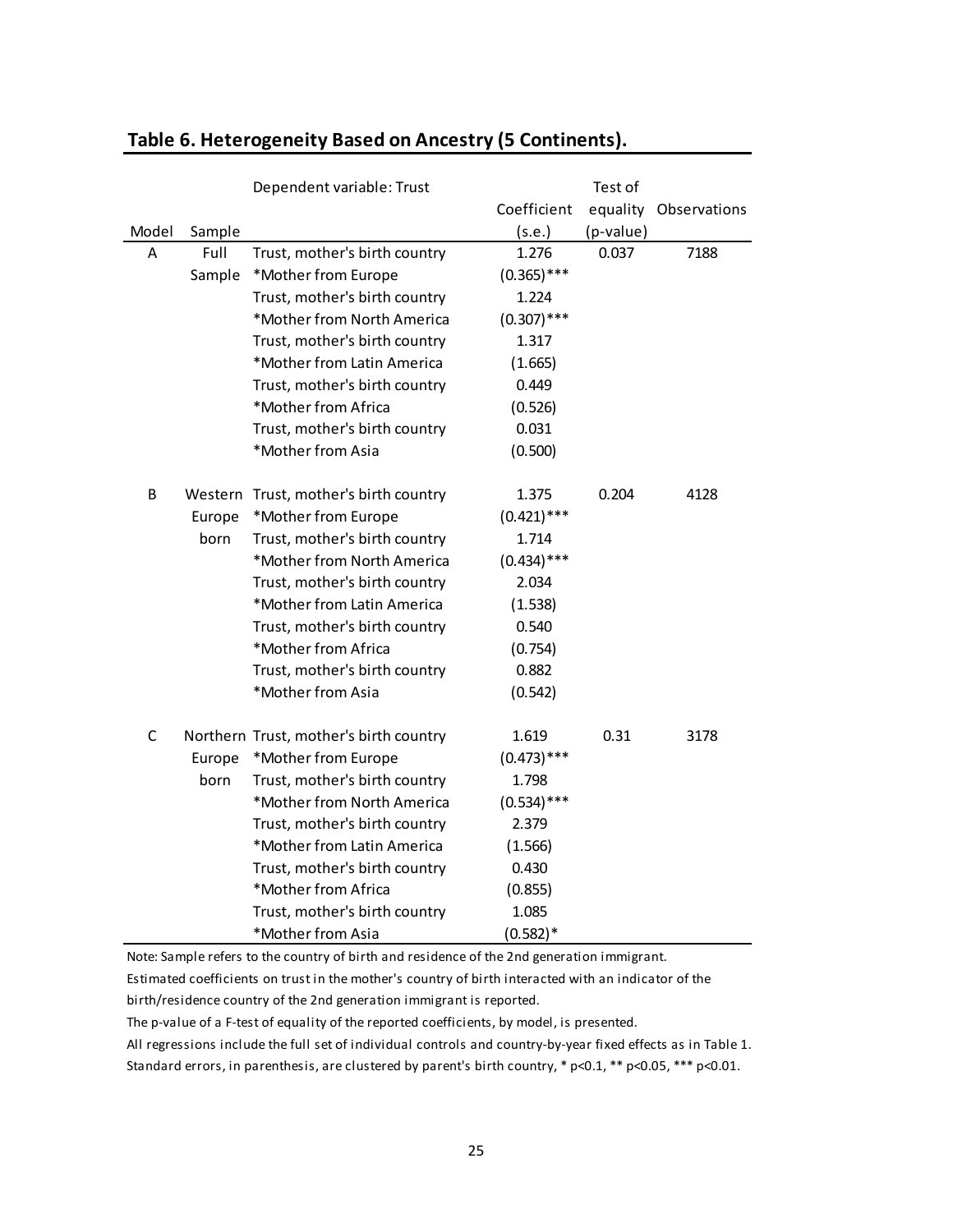|              |             | Dependent variable: Trust          |               | Test of   |              |
|--------------|-------------|------------------------------------|---------------|-----------|--------------|
|              |             |                                    | Coefficient   | equality  | Observations |
| Model        | Interaction |                                    | (s.e.)        | (p-value) |              |
| A            | Citizenship | Trust, mother's birth country      | 0.937         | 0.918     | 7235         |
|              |             | *Citizen of birth country          | $(0.410)$ **  |           |              |
|              |             | Trust, mother's birth country      | 1.035         |           |              |
|              |             | *Not citizen of birth country      | (0.971)       |           |              |
|              |             |                                    |               |           |              |
| B            | Second      | Trust, mother's birth country      | 1.348         | 0.116     | 7235         |
|              | language    | *No second language at home        | $(0.345)$ *** |           |              |
|              | spoken      | Trust, mother's birth country      | 0.514         |           |              |
|              | at home     | *Second language at home           | (0.604)       |           |              |
| $\mathsf{C}$ | Age         | Trust, mother's birth country      | 1.096         | 0.739     | 7235         |
|              |             | *Less than 40 years old            | $(0.478)$ **  |           |              |
|              |             | Trust, mother's birth country      | 0.889         |           |              |
|              |             | *40 years or older                 | (0.556)       |           |              |
| D            | Internet    | Trust, mother's birth country      | 0.797         | 0.485     | 7235         |
|              | use         | *Use Internet frequently           | $(0.465)*$    |           |              |
|              |             | Trust, mother's birth country      | 1.154         |           |              |
|              |             | *Don't use internet frequently     | $(0.484)$ **  |           |              |
|              |             |                                    |               |           |              |
| E            | Father      | Trust, mother's birth country      | 1.065         | 0.385     | 7235         |
|              | working     | *Father working                    | $(0.426)$ **  |           |              |
|              | at age 14   | Trust, mother's birth country      | 0.401         |           |              |
|              |             | *Father not working or not present | (0.756)       |           |              |
| F            | Mother's    | Trust, mother's birth country      | 1.456         | 0.136     | 7235         |
|              | education   | *Mother with higher education      | $(0.431)$ *** |           |              |
|              |             | Trust, mother's birth country      | 0.674         |           |              |
|              |             | *Mother with lower education       | (0.469)       |           |              |

# **Table 7. Heterogeneity Based on Individual Characteristics.**

Note: Sample refers to the country of birth and residence of the 2nd generation immigrant.

Estimated coefficients on trust in the mother's country of birth interacted with an indicator of the

birth/residence country of the 2nd generation immigrant is reported.

The p-value of a F-test of equality of the reported coefficients, by model, is presented.

All regressions include the full set of individual controls and country‐by‐year fixed effects as in Table 1.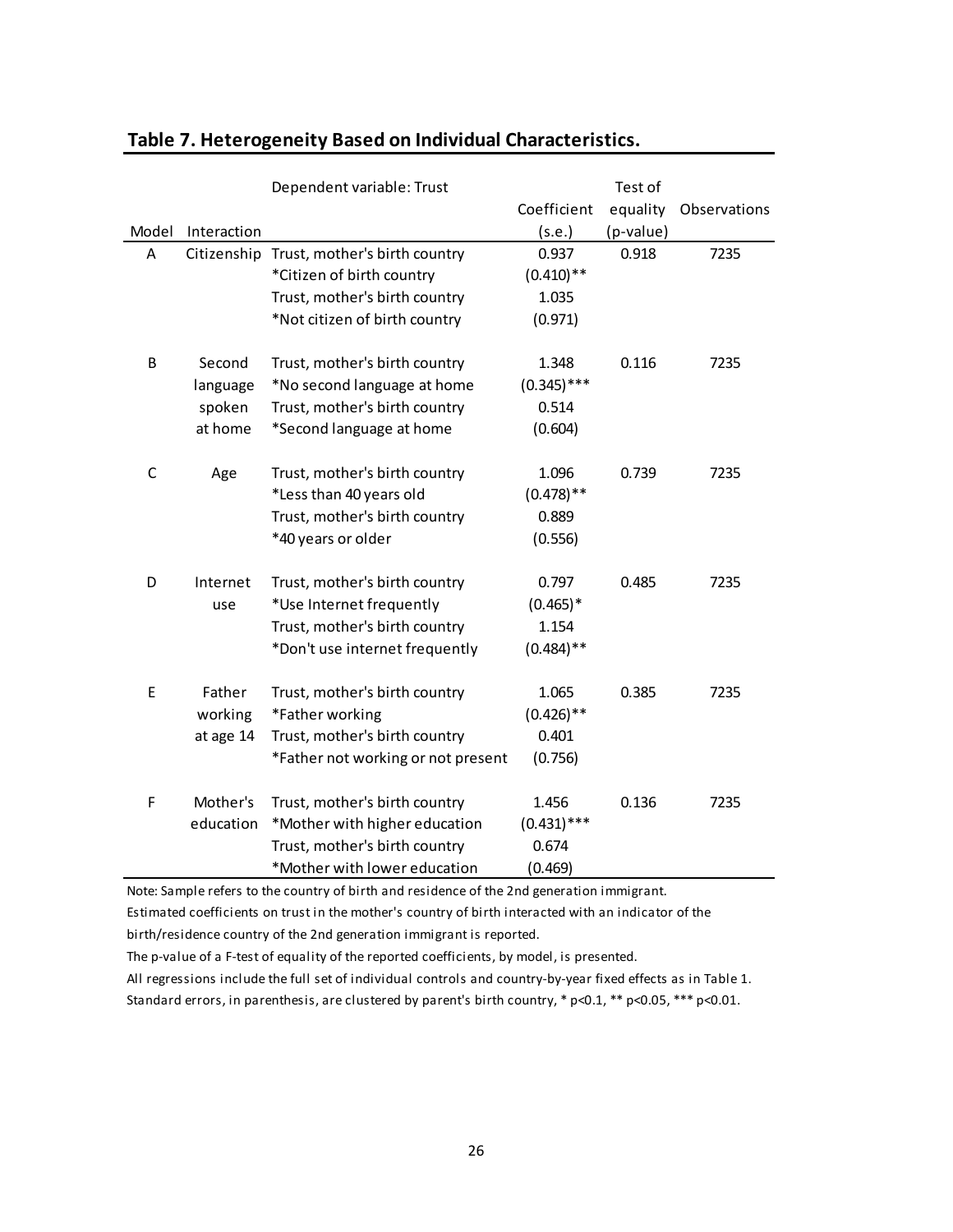| Dependent variable: Trust in the mother's or father's country of birth |               |               |               |               |               |               |  |  |  |
|------------------------------------------------------------------------|---------------|---------------|---------------|---------------|---------------|---------------|--|--|--|
| Sample:                                                                | Immigrant     | Immigrant     | Immigrant     | Immigrant     | Immigrant     | Immigrant     |  |  |  |
|                                                                        | mother        | mother        | mother        | father        | father        | father        |  |  |  |
|                                                                        | (1)           | (2)           | (3)           | (4)           | (5)           | (6)           |  |  |  |
| Language structure,                                                    | 0.073         | 0.074         | 0.072         |               |               |               |  |  |  |
| mother's birth country                                                 | $(0.017)$ *** | $(0.016)$ *** | $(0.015)$ *** |               |               |               |  |  |  |
| Language structure,                                                    |               |               |               | 0.068         | 0.068         | 0.066         |  |  |  |
| father's birth country                                                 |               |               |               | $(0.017)$ *** | $(0.016)$ *** | $(0.016)$ *** |  |  |  |
| Individual controls                                                    | Yes           | Yes           | Yes           | Yes           | Yes           | Yes           |  |  |  |
| Country-by-year fixed effects                                          | Yes           | Yes           | Yes           | Yes           | Yes           | Yes           |  |  |  |
| Observations                                                           | 5957          | 5470          | 5470          | 6083          | 5544          | 5544          |  |  |  |

## **Table 8. Ancestral Trust on Language Structure.**

Notes: All regressions include a full set of country of residence‐by‐year fixed effects.

Individual controls include age and its square, gender, marital status, education, employment status, income, and religion. Standard errors, in parenthesis, are clustered by parent's birth country,  $*$  p<0.1,  $**$  p<0.05,  $***$  p<0.01.

| Dependent variable: Trust     |               |               |              |           |           |                        |
|-------------------------------|---------------|---------------|--------------|-----------|-----------|------------------------|
| Sample:                       | Immigrant     | Immigrant     | Immigrant    | Immigrant | Immigrant | Immigrant              |
|                               | mother        | mother        | mother       | father    | father    | father                 |
|                               | (1)           | (2)           | (3)          | (4)       | (5)       | (6)                    |
| Trust, mother's birth country | 3.051         | 2.982         | 2.687        |           |           |                        |
|                               | $(1.119)$ *** | $(1.129)$ *** | $(1.125)$ ** |           |           |                        |
| Trust, father's birth country |               |               |              | 1.508     | 1.052     | 0.458                  |
|                               |               |               |              | (0.978)   | (0.981)   | (0.906)                |
| Language structure, 1st       |               | $-0.023$      | 0.003        |           | 0.073     | 0.127                  |
| language spoken at home       |               | (0.087)       | (0.09)       |           | (0.085)   | $(0.074)$ <sup>*</sup> |
| Language structure, 2nd       |               |               | 0.135        |           |           | 0.295                  |
| language spoken at home       |               |               | (0.121)      |           |           | $(0.096)$ ***          |
| No second language            |               |               | 0.034        |           |           | $-0.038$               |
| spoken at home                |               |               | (0.100)      |           |           | (0.103)                |
| Individual controls           | <b>Yes</b>    | <b>Yes</b>    | Yes          | Yes       | Yes       | Yes                    |
| Country-by-year fixed effects | Yes           | <b>Yes</b>    | Yes          | Yes       | Yes       | Yes                    |
| Observations                  | 5957          | 5470          | 5470         | 6083      | 5544      | 5544                   |

# **Table 9. Language Structure as Exogenous Shifter Ancestral of Trust.**

Notes: Trust is coded from 0, can't be too careful, to 10, most people can be trusted.

Language structure in parent's birth country used as a shifter for trust in parent's birth country.

Individual controls include age and its square, gender, marital status, education, employment status, income, and religion. All regressions include a full set of country of residence-by-year fixed effects.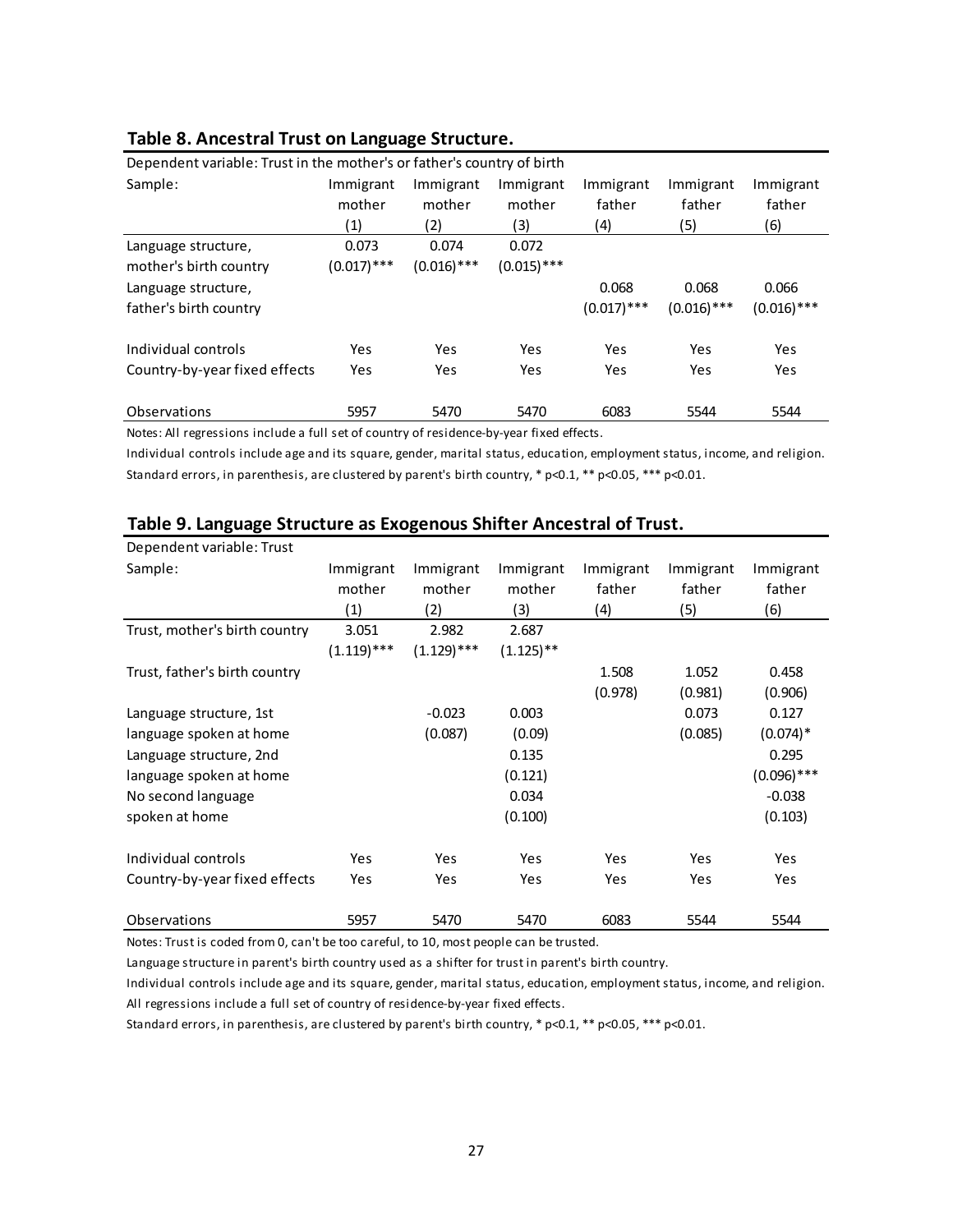# **8 Appendix Tables**

|                                  |      | Immigrant mother sample |                  | Immigrant father sample |       |           |             |              |
|----------------------------------|------|-------------------------|------------------|-------------------------|-------|-----------|-------------|--------------|
| Variable                         | Mean | Std. Dev.               | Min              | Max                     | Mean  | Std. Dev. | Min         | Max          |
| Trust                            | 4.91 | 2.49                    | 0                | 10                      | 4.86  | 2.48      | 0           | 10           |
| Trust, parent's birth country    | .291 | .111                    | 0.06             | 0.66                    | 0.284 | 0.105     | 0.05        | 0.66         |
| Age                              | 43.2 | 17.9                    | 14               | 98                      | 42.9  | 17.8      | 15          | 96           |
| Woman                            | .537 | .499                    | 0                | 1                       | 0.537 | 0.499     | 0           | 1            |
| Married                          | .488 | .5                      | 0                | 1                       | 0.489 | 0.500     | 0           | 1            |
|                                  |      |                         |                  |                         |       |           |             |              |
| Never married                    | .334 | .472                    | 0                | 1                       | 0.337 | 0.473     | 0           | 1            |
| <b>Upper Secondary education</b> | .345 | .475                    | 0                | 1                       | 0.341 | 0.474     | 0           | 1            |
| University education             | .226 | .418                    | 0                | 1                       | 0.223 | 0.416     | 0           | 1            |
| Out of labor force               | .443 | .497                    | 0                | 1                       | 0.442 | 0.497     | 0           | 1            |
| Unemployed                       | .044 | .206                    | 0                | 1                       | 0.046 | 0.209     | 0           | 1            |
|                                  |      |                         |                  |                         |       |           |             |              |
| Low income                       | .224 | .417                    | 0                | 1                       | 0.226 | 0.418     | 0           | 1            |
| Middle income                    | .297 | .457                    | 0                | $\mathbf{1}$            | 0.293 | 0.455     | 0           | $\mathbf{1}$ |
| Catholic                         | .192 | .394                    | 0                | 1                       | 0.176 | 0.381     | 0           | 1            |
| Protestant                       | .068 | .252                    | 0                | 1                       | 0.063 | 0.243     | 0           | 1            |
| Orthodox                         | .093 | .291                    | $\boldsymbol{0}$ | 1                       | 0.099 | 0.299     | $\mathbf 0$ | 1            |
|                                  |      |                         |                  |                         |       |           |             |              |
| Upper Secondary, parent          | .195 | .396                    | 0                | 1                       | 0.209 | 0.407     | 0           | 1            |
| University education, parent     | .104 | .306                    | 0                | 1                       | 0.134 | 0.340     | 0           | 1            |
| Working Parent, at age 14        | .56  | .496                    | $\mathbf 0$      | 1                       | 0.841 | 0.366     | 0           | 1            |

# **Table A1. Summary statistics.**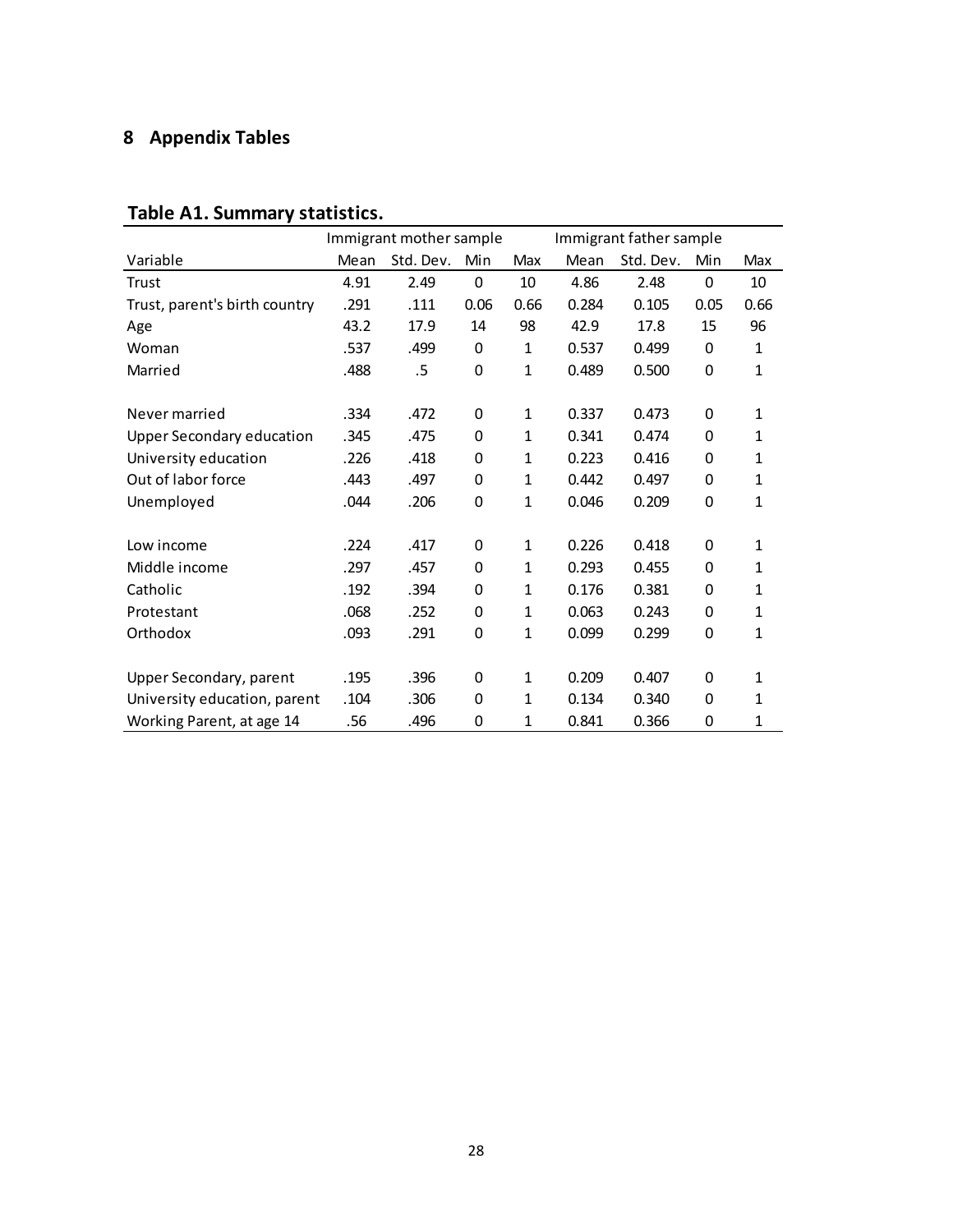|                           | Survey Round: |                | Northern Southern | Eastern |   |              |              |              |
|---------------------------|---------------|----------------|-------------------|---------|---|--------------|--------------|--------------|
| Country                   | $\mathbf{1}$  | $\overline{2}$ | 3                 | 4       | 5 | Europe       | Europe       | Europe       |
| Austria                   | Χ             | Χ              | Χ                 |         |   | $\mathbf{1}$ |              |              |
| Belgium                   | X             | X              | X                 | Χ       | X | $\mathbf{1}$ |              |              |
| <b>Bulgaria</b>           |               |                | X                 | X       | X |              |              | $\mathbf{1}$ |
| Cyprus                    |               |                | Χ                 | Χ       |   |              | $\mathbf{1}$ |              |
| Czech Republic            | Χ             | Χ              |                   | X       | X |              |              | $\mathbf{1}$ |
| Denmark                   | Χ             | Χ              | Χ                 | Χ       | X | $\mathbf 1$  |              |              |
| Estonia                   |               | Χ              | Χ                 | Χ       | X |              |              | $\mathbf{1}$ |
| Finland                   | χ             | Χ              | Χ                 | Χ       | X | $\mathbf 1$  |              |              |
| France                    | X             | Χ              | χ                 | Χ       | X |              | 1            |              |
| Germany                   | Χ             | Χ              | Χ                 | Χ       | X | $\mathbf{1}$ |              |              |
| Greece                    | Χ             | Χ              |                   | Χ       |   |              | $\mathbf{1}$ |              |
| Hungary                   | Χ             | Χ              | Χ                 | Χ       | X |              |              | $\mathbf{1}$ |
| Ireland                   | Χ             | X              | Χ                 | Χ       |   | $\mathbf{1}$ |              |              |
| Israel                    | Χ             |                |                   | Χ       | Χ |              | $\mathbf{1}$ |              |
| Italy                     | Χ             | Χ              |                   |         |   |              | $\mathbf{1}$ |              |
| Luxembourg                | Χ             | Χ              |                   |         |   |              | $\mathbf{1}$ |              |
| Netherlands               | X             | X              | Χ                 | Χ       | X | $\mathbf{1}$ |              |              |
| Norway                    | X             | Χ              | Χ                 | Χ       | X | $\mathbf{1}$ |              |              |
| Poland                    | X             | Χ              | Χ                 | X       | X |              |              | $\mathbf{1}$ |
| Portugal                  | X             | X              | Χ                 | Χ       | X |              | $\mathbf{1}$ |              |
| <b>Russian Federation</b> |               |                | Χ                 | Χ       | X |              |              | $\mathbf{1}$ |
| Slovakia                  |               | Χ              | Χ                 | Χ       |   |              |              | $\mathbf{1}$ |
| Slovenia                  | χ             | Χ              | Χ                 | Χ       | Χ |              |              | $\mathbf{1}$ |
| Spain                     | Χ             | Χ              | Χ                 | Χ       | X |              | $\mathbf{1}$ |              |
| Sweden                    | X             | χ              | χ                 | Χ       | Χ | 1            |              |              |
| Switzerland               | X             | X              | Χ                 | Χ       | X | $\mathbf{1}$ |              |              |
| Turkey                    |               | X              |                   | Χ       |   |              |              |              |
| Ukraine                   |               | X              | Χ                 | Χ       |   |              |              | $\mathbf{1}$ |
| United Kingdom            | Χ             | X              | Χ                 | X       | X | $\mathbf 1$  |              |              |

**Table A2. Countries Participating in the ESS by Survey Round.**

Note: Edition 1.0 of ESS round 5 is used.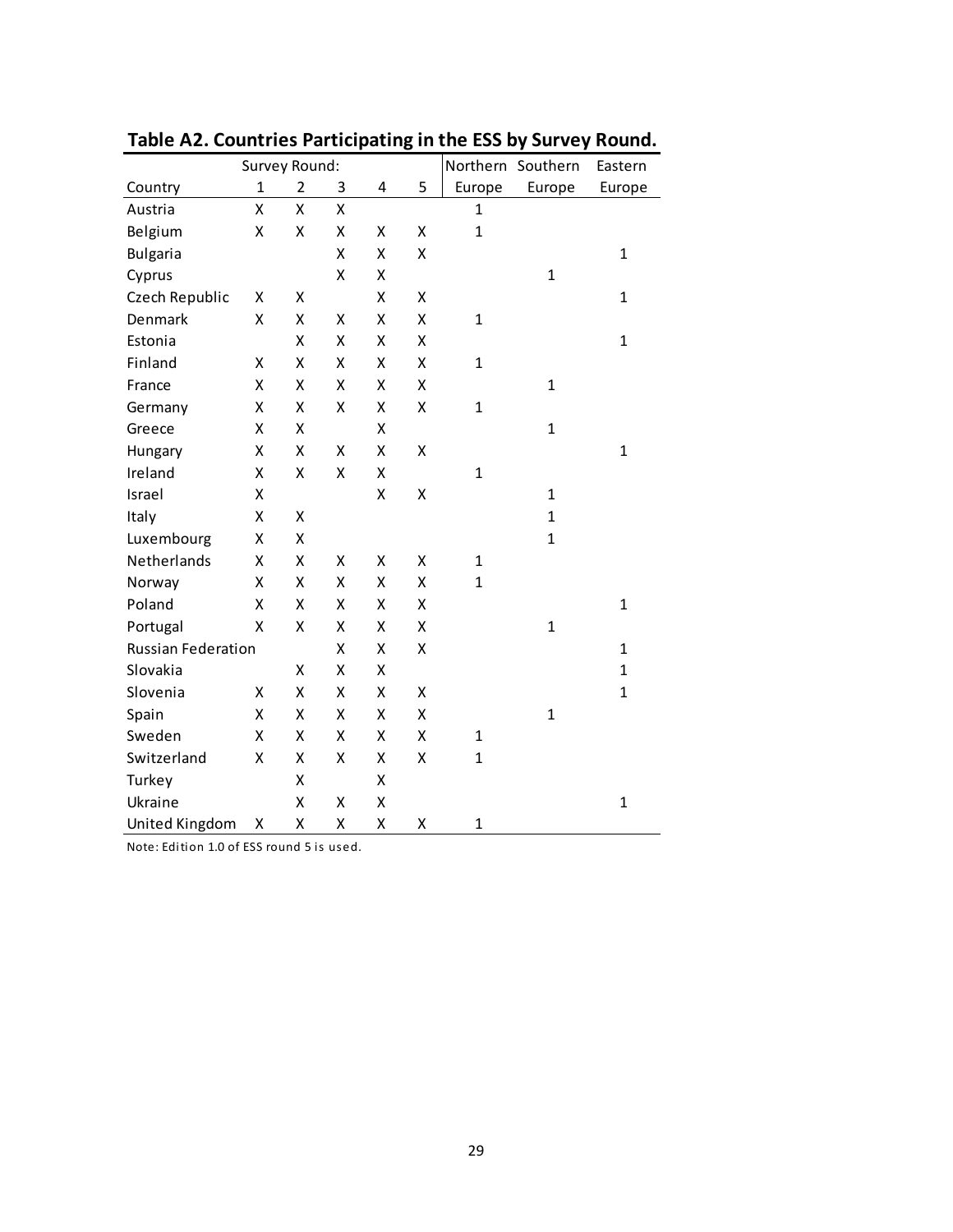|               |                  | Count of 2nd   |                                   |                         | Count of 2nd   |           |                  | Count of 2nd   |
|---------------|------------------|----------------|-----------------------------------|-------------------------|----------------|-----------|------------------|----------------|
| Country       | Trust, mother's  | generation     |                                   | Country Trust, mother's | generation     | Country   | Trust, mother's  | generation     |
| Code          | country of birth | immigrants     | Code                              | country of birth        | immigrants     | Code      | country of birth | immigrants     |
| AD            | 0.207            | $\mathbf{1}$   | F1                                | 0.565                   | 204            | <b>MX</b> | 0.241            | 3              |
| $\mathsf{AL}$ | 0.256            | 9              | FR                                | 0.219                   | 251            | <b>MY</b> | 0.088            | $\overline{7}$ |
| AM            | 0.247            | 10             | GB                                | 0.359                   | 158            | NG        | 0.219            | 9              |
| AR            | 0.196            | 25             | <b>GE</b>                         | 0.185                   | 29             | <b>NL</b> | 0.506            | 104            |
| AT            | 0.327            | 179            | GH                                | 0.085                   | $\overline{7}$ | <b>NO</b> | 0.664            | 66             |
| AU            | 0.446            | $11\,$         | GR                                | 0.237                   | 75             | <b>NZ</b> | 0.500            | $\overline{4}$ |
| AZ            | 0.205            | 17             | GT                                | 0.157                   | $\mathbf{1}$   | PE        | 0.075            | 5              |
| BA            | 0.219            | 67             | HK                                | 0.411                   | 6              | PH        | 0.071            | 17             |
| <b>BD</b>     | 0.222            | 7              | HR                                | 0.229                   | 97             | PK        | 0.274            | 54             |
| BE            | 0.313            | 79             | HU                                | 0.269                   | 145            | PL        | 0.233            | 437            |
| BG            | 0.270            | 52             | ID                                | 0.456                   | 82             | PR        | 0.124            | $\mathbf{1}$   |
| <b>BR</b>     | 0.064            | 35             | IE                                | 0.415                   | 113            | PT        | 0.174            | 121            |
| BY            | 0.286            | 121            | IL                                | 0.235                   | $\mathbf 2$    | <b>RO</b> | 0.168            | 192            |
| CA            | 0.445            | 24             | IN                                | 0.346                   | 86             | <b>RU</b> | 0.276            | 1039           |
| <b>CH</b>     | 0.438            | 32             | IQ                                | 0.440                   | 147            | <b>SE</b> | 0.635            | 63             |
| <b>CL</b>     | 0.203            | 14             | $\ensuremath{\mathsf{IR}}\xspace$ | 0.336                   | 70             | SG        | 0.147            | $\overline{2}$ |
| <b>CN</b>     | 0.542            | 12             | IS                                | 0.413                   | 8              | SI        | 0.182            | $\overline{7}$ |
| CO            | 0.120            | 4              | IT                                | 0.317                   | 472            | SK        | 0.213            | 180            |
| CS            | 0.276            | 47             | JO                                | 0.295                   | 4              | <b>TH</b> | 0.415            | 10             |
| <b>CSS</b>    | 0.153            | $\mathbf{1}$   | JP                                | 0.416                   | 5              | <b>TR</b> | 0.113            | 376            |
| <b>CY</b>     | 0.128            | 11             | KG                                | 0.167                   | 5              | <b>TW</b> | 0.296            | $\mathbf{1}$   |
| CZ            | 0.267            | 160            | KR                                | 0.317                   | $\overline{2}$ | TZ        | 0.081            | $\overline{2}$ |
| DE            | 0.341            | 666            | LT                                | 0.262                   | 34             | UA        | 0.295            | 255            |
| DK            | 0.588            | 51             | LU                                | 0.248                   | 14             | UG        | 0.078            | $\mathbf{1}$   |
| DO            | 0.264            | $\overline{2}$ | LV                                | 0.206                   | 31             | <b>US</b> | 0.411            | 137            |
| DZ            | 0.112            | 115            | MA                                | 0.194                   | 365            | UY        | 0.248            | 8              |
| EE            | 0.242            | 17             | <b>MD</b>                         | 0.182                   | 19             | VE        | 0.148            | 5              |
| EG            | 0.280            | 56             | MK                                | 0.111                   | 28             | VN        | 0.478            | 13             |
| ES            | 0.328            | 142            | ML                                | 0.175                   | 3              | ZA        | 0.198            | 10             |
| ET            | 0.244            | 18             | MT                                | 0.188                   | 4              | ZW        | 0.112            | $\overline{2}$ |

**Table A3. Countries of Ancestry on the Mother's Side and Summary Statistics.**

Note: Country codes following ISO‐3166. Trust is measured between 0 and 1, where 1 corresponds to 'most people can be trusted.'

The average across countries is 0.27, and the standard deviation is 0.135 (both unweighted).